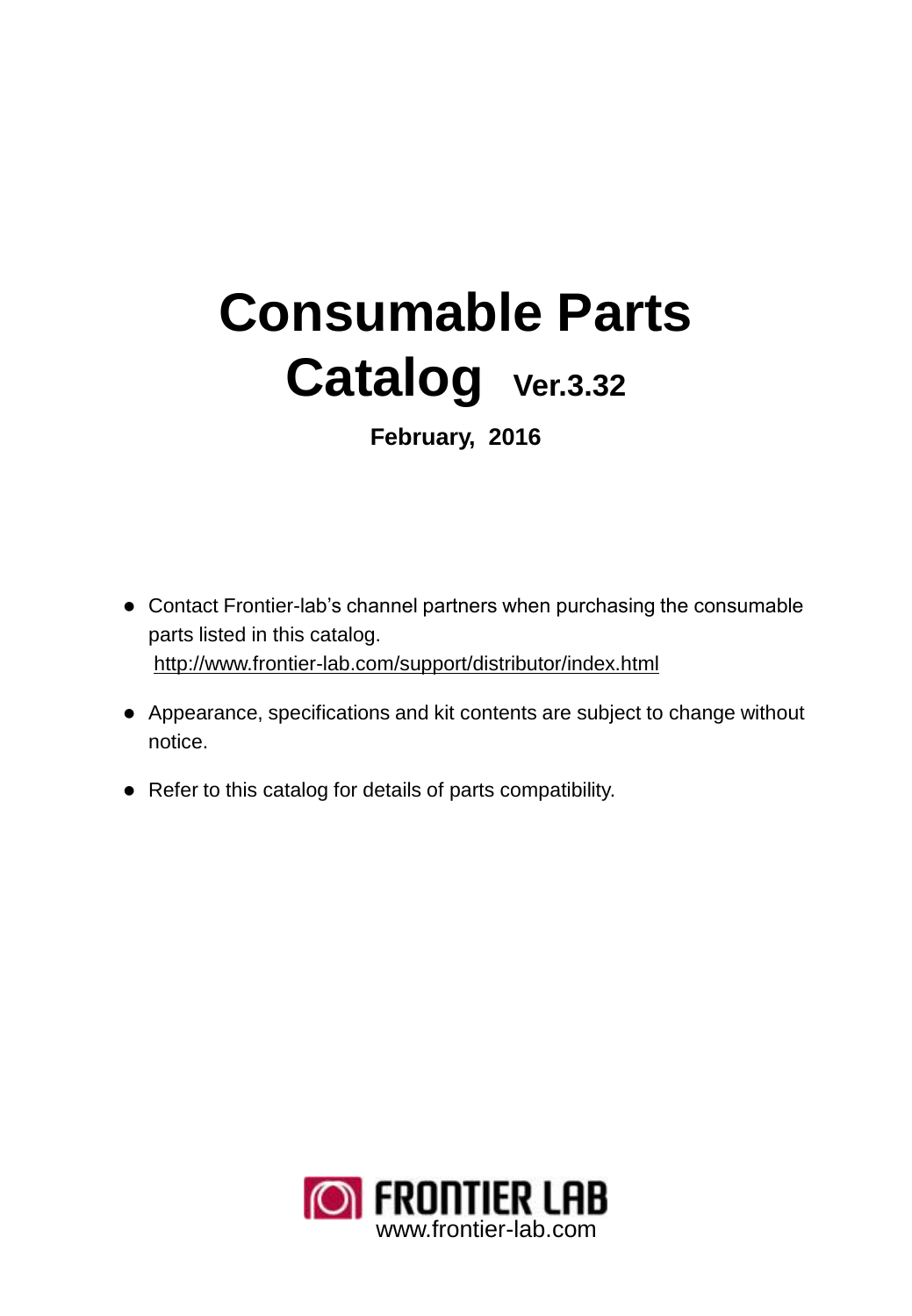# **Index**

## **1. Pyrolyzer (EGA/PY-3030D, PY-3030S, PY-2020iD/iS)**

| 1.1 Consumable parts set                                      | 3  |
|---------------------------------------------------------------|----|
| 1.2 Sample cups                                               | 9  |
| 1.3 Pyrolyzer furnace                                         |    |
| 1.4 GC related parts                                          | 12 |
| 1.5 Column and EGA tube connection parts www.communication 13 |    |
|                                                               |    |
| 1.7 Magic Chemisorber                                         | 15 |
| 1.8 Sampling tools                                            | 15 |
| 2. Sampler                                                    |    |
| 2.1 On-line Micro Reaction Sampler                            | 16 |
| 2.2 Micro Thermal Desorption Sampler                          |    |

- **3. Selective Sampler (SS-1010E)**  17
- **4. MicroJet Cryo-Trap (MJT-1030Ex/E, 1035E)**  18
- **5. Auto-Shot Sampler (AS-1020E)** 20
- **6. Micro-UV Irradiator (UV-1047Xe)** 21
	- **7. micro-Reactor (Tandem Rx-3050TR, Single Rx-3050SR)**

22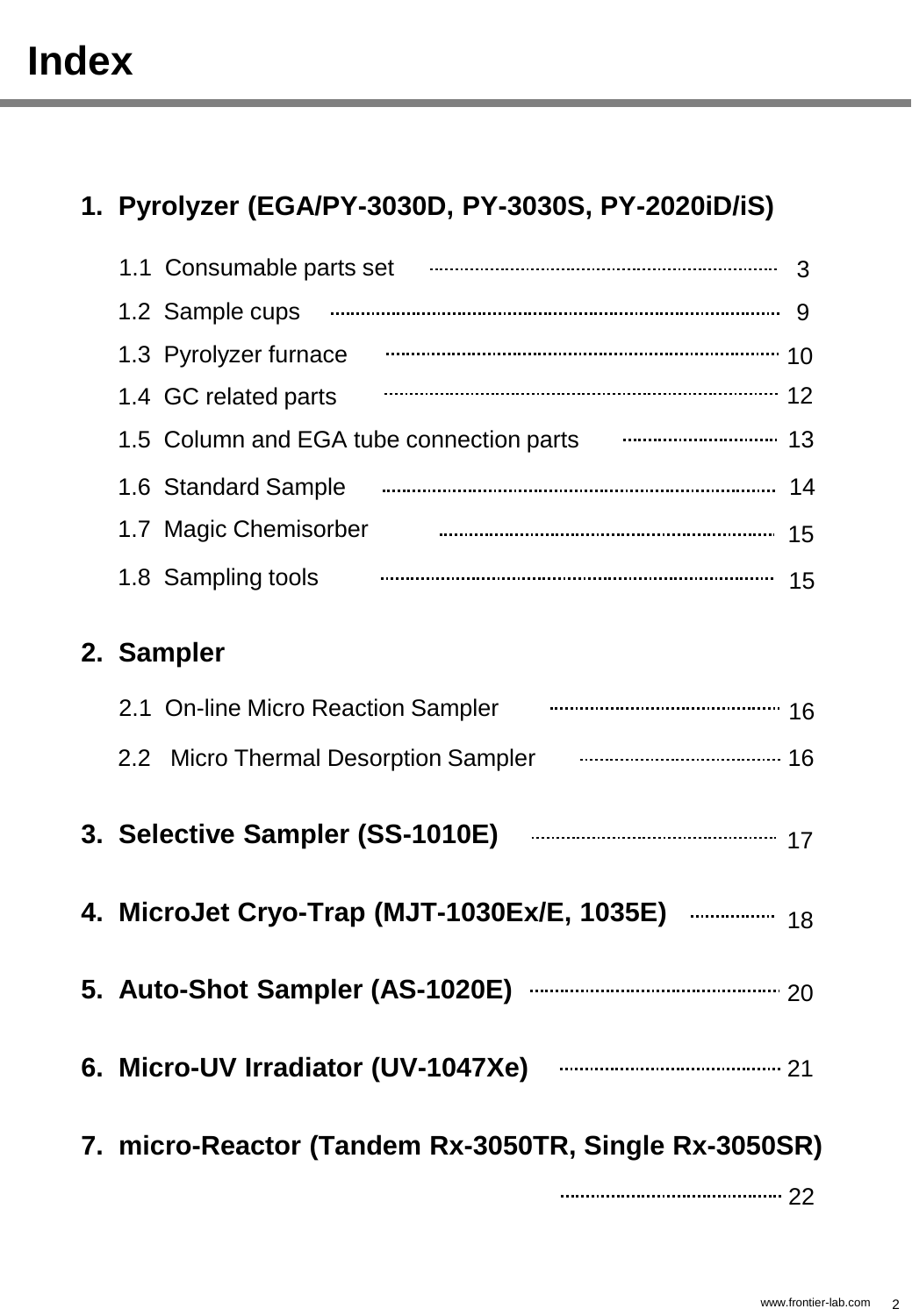#### Consumable Parts Set 3030D



P/N: PY-K303D for EGA/PY-3030D, 1 set

|    | Contents of PY-K303D                    |          |
|----|-----------------------------------------|----------|
|    | Eco-Cup SF (Sample cup, 100 ea)         | hottle   |
|    | Eco-Cup LF (Sample cup, 100 ea)         | 1 bottle |
|    | Eco-Stick SF (50 ea)                    | 1 set    |
|    | Eco-Stick DF (50 ea)                    | 1 set    |
| 5) | Eco-Stand AL (Sample cup stand)         | .5 ea    |
| 6) | Eco Pick-Up F (for sample cup recovery) | .5 ea    |
|    | Quartz Pyrolysis Tube A30               | eа       |
|    | Graphite Vespel Ferrule (for interface) | eа       |
|    | Needle Set N                            | 8 ea     |
|    | Septum (for liquid sampler)             | 10 ea    |

| No. | Part      | Part name & specification                                                 | Qty         | P/N (part number) |
|-----|-----------|---------------------------------------------------------------------------|-------------|-------------------|
| 1)  | 5mm       | Eco-Cup SF<br>$(\varphi$ 4 x 5 mm, 50 µl)                                 | $100$ ea/pk | PY1-EC50F         |
| 2)  | 8mm       | Eco-Cup LF<br>$(\varphi 4 x 8 mm, 80 \mu)$                                | $100$ ea/pk | PY1-EC80F         |
| 3)  |           | Eco-Stick SF<br>(Length 30 mm, for Single-shot)                           | 50 ea/pk    | PY1-ES10F         |
| 4)  | NYTLANING | Eco-Stick DF<br>(Length 80 mm, for Double-shot)                           | 50 ea/pk    | PY1-ES20F         |
| 5)  |           | Eco-Stand AL<br>(Aluminum, for Eco-Cup SF / LF)                           | 5 ea        | PY1-EH10AL        |
| 6)  |           | Eco Pick-Up F<br>(for sample cup recovery)                                | 5 ea        | PY1-EP55F         |
| 7)  |           | Quartz Pyrolysis Tube A30<br>(Length 120 mm, quartz)                      | 1 ea        | PY1-3018A         |
| 8)  |           | <b>Graphite Vespel Ferrule</b><br>(Hole diameter 6 mm, for interface)     | 5 ea        | PY1-7911          |
| 9)  |           | Needle Set N<br>(Deactivated needle,<br>For PY-3030, PY-2020 and Rx-3050) | 3 ea        | PY1-1274          |
| 10) |           | Septum<br>(for liquid sampler)                                            | 20ea        | PY1-2025          |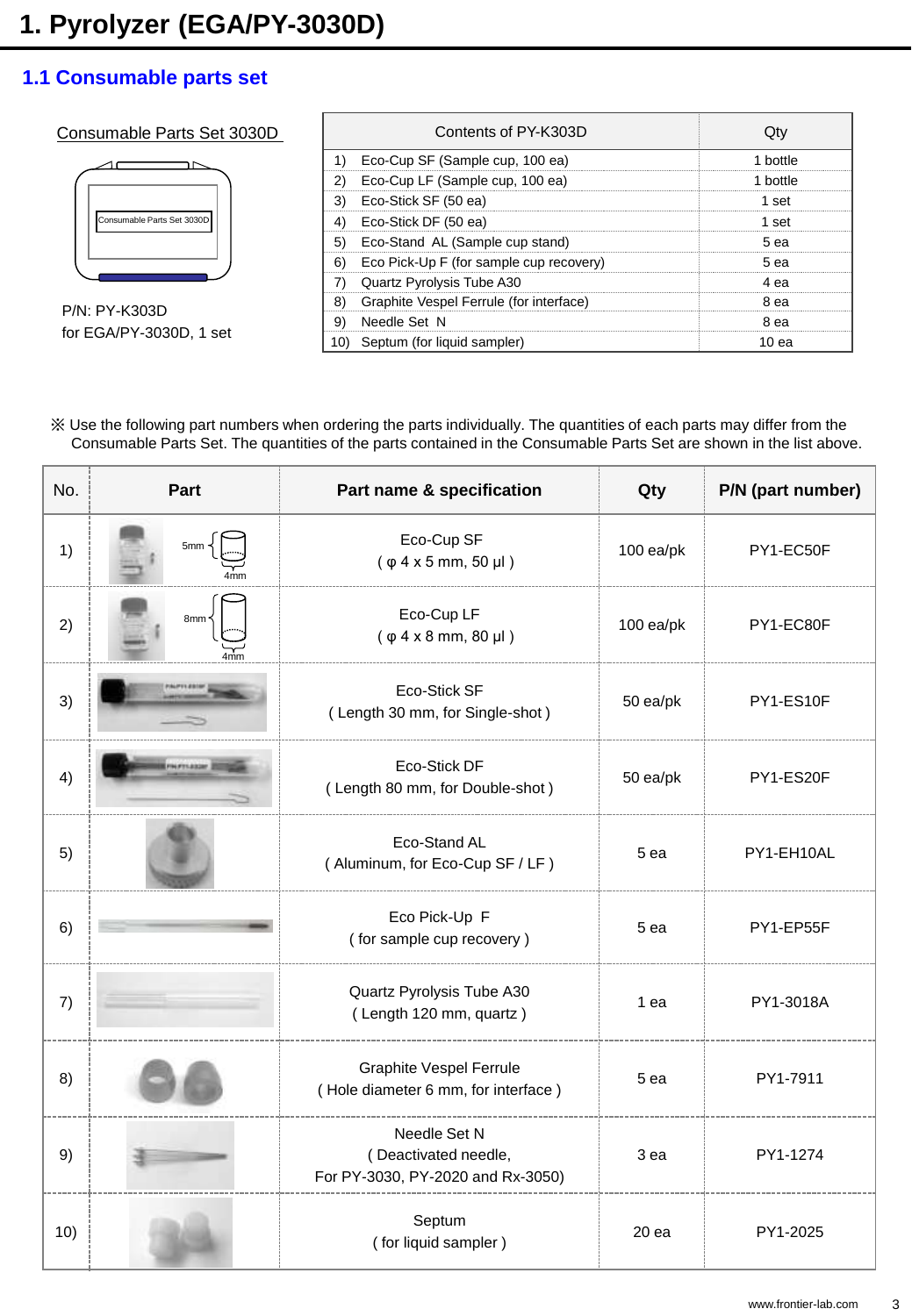#### Consumable Parts Set 3030AS

| Consumable Parts Set 3030AS |  |
|-----------------------------|--|
|                             |  |
|                             |  |

| Contents of PY-K313D                       |      |
|--------------------------------------------|------|
| Eco-Cup LF (Sample cup, 100 ea)            |      |
| Quartz Pyrolysis Tube A30                  | AЯ   |
| Graphite Vespel Ferrule (for interface)    | 8 еа |
| Needle set N                               | 8 ea |
| ITF Union ASN (use with Auto-Shot Sampler) | set  |
| Eco-Cup Stand 10                           | еa   |

P/N: PY-K313D for EGA/PY-3030D or PY-3030S with Auto-Shot Sampler AS-1020E, 1 set

| No. | Part                                             | Part name & specification                                                 | Qty             | P/N (part number) |
|-----|--------------------------------------------------|---------------------------------------------------------------------------|-----------------|-------------------|
| 1)  | 8mm <sup>&lt;</sup>                              | Eco-Cup LF<br>$(\varphi 4 \times 8 \text{ mm}, 80 \text{ µ})$             | $100$ ea/pk     | PY1-EC80F         |
| 2)  |                                                  | Quartz Pyrolysis Tube A30<br>(Length 120 mm, quartz)                      | 1 ea            | PY1-3018A         |
| 3)  |                                                  | <b>Graphite Vespel Ferrule</b><br>(Hole diameter 6 mm, for interface)     | 5 ea            | PY1-7911          |
| 4)  |                                                  | Needle Set N<br>(Deactivated needle,<br>For PY-3030, PY-2020 and Rx-3050) | 3 <sub>ea</sub> | PY1-1274          |
| 5)  |                                                  | <b>ITF Union ASN</b><br>(use with Auto-Shot Sampler AS-1020E)             | 1 set           | PY1-3533          |
| 6)  | $Q_2$ $Q_3$ $Q_4$ $Q_5$<br>$T(3, 4)$ (3 $(3, 6)$ | Eco-Cup Stand 10<br>(Eco-Cup LF holder for 10 cups)                       | 1 ea            | PY1-3711          |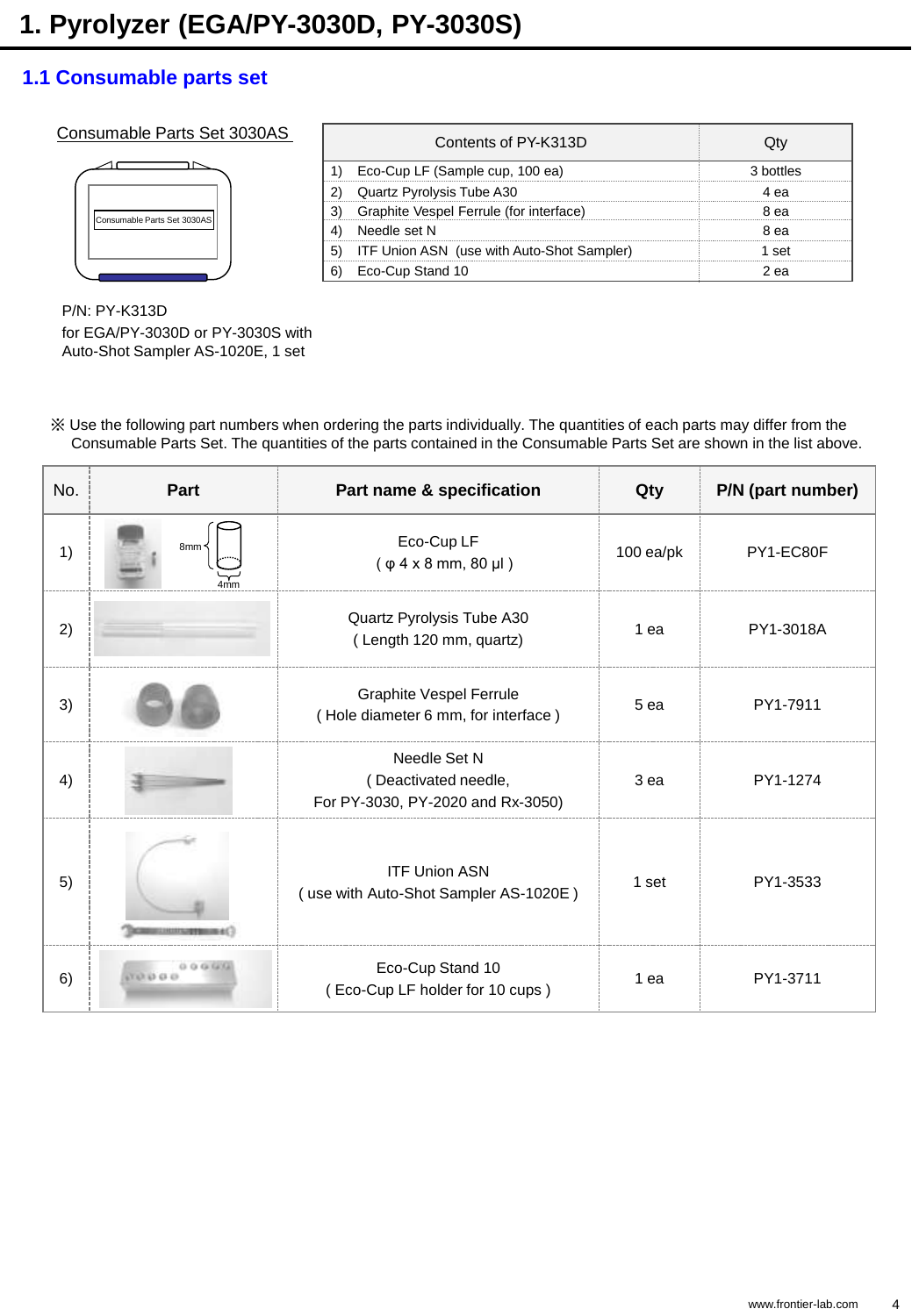#### Consumable Parts Set 3030S



P/N: PY-K303S for PY-3030S, 1 set

|   | Contents of PY-K303S                    |        |
|---|-----------------------------------------|--------|
|   | Eco-Cup SF (Sample cup, 100 ea)         | hottle |
|   | Eco-Cup LF (Sample cup, 100 ea)         | hottle |
|   | Eco-Stick SF (50 ea)                    | 2 sets |
|   | Eco-Stand AL (Sample cup stand)         | 5 ea   |
|   | Eco Pick-Up F (for sample cup recovery) | 5 еа   |
| 6 | Quartz Pyrolysis Tube A30               | 1 е а  |
|   | Graphite Vespel Ferrule (for interface) | eа     |
|   | Needle Set N                            | 8 ea   |
|   | Septum (for liquid sampler)             | 0 ea   |

| No. | Part | Part name & specification                                                 | Qty         | P/N (part number) |
|-----|------|---------------------------------------------------------------------------|-------------|-------------------|
| 1)  | 5mm  | Eco-Cup SF<br>$(\varphi 4 x 5 mm, 50 \mu)$                                | $100$ ea/pk | PY1-EC50F         |
| 2)  | 8mm- | Eco-Cup LF<br>$(\varphi 4 x 8 mm, 80 \mu l)$                              | $100$ ea/pk | PY1-EC80F         |
| 3)  |      | Eco-Stick SF<br>(Length 30 mm, for Single-shot)                           | 50 ea/pk    | PY1-ES10F         |
| 4)  |      | Eco-Stand AL<br>(Aluminum, for Eco-Cup SF / LF)                           | 5 ea        | PY1-EH10AL        |
| 5)  |      | Eco Pick-Up F<br>(for sample cup recovery)                                | 5 ea        | PY1-EP55F         |
| 6)  |      | Quartz Pyrolysis Tube A30<br>(Length 120 mm, quartz)                      | 1 ea        | PY1-3018A         |
| 7)  |      | <b>Graphite Vespel Ferrule</b><br>(Hole diameter 6 mm, for interface)     | 5 ea        | PY1-7911          |
| 8)  |      | Needle Set N<br>(Deactivated needle,<br>For PY-3030, PY-2020 and Rx-3050) | 3 ea        | PY1-1274          |
| 9)  |      | Septum<br>(for liquid sampler)                                            | 20ea        | PY1-2025          |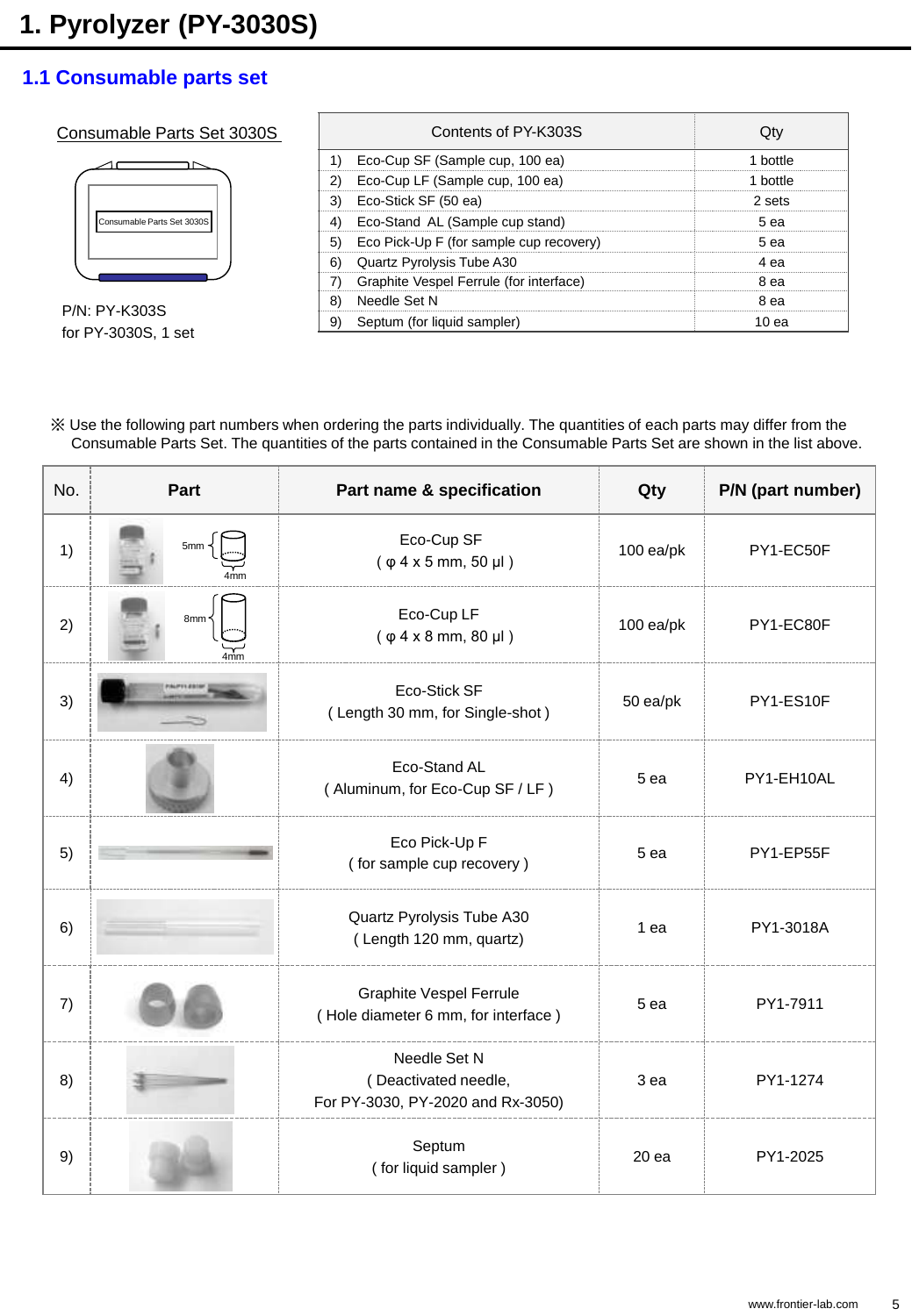#### Consumable Parts Set PY-2020iD

| Consumable Parts Set PY-2020iD |
|--------------------------------|
|                                |

P/N: PY-K202D For PY-2020iD, 1 set

| Contents of PY-K202D                              |          |
|---------------------------------------------------|----------|
| Eco-Cup SF (Sample cup, 100 ea)                   | 1 hottle |
| Eco-Cup LF (Sample cup, 100 ea)                   | 1 bottle |
| Eco-Stick SF (50 ea)                              | 1 set    |
| Eco-Stick DF (50 ea)                              | 1 set    |
| Eco-Stand AL (Sample cup stand)<br>5 <sup>2</sup> | 5 ea     |
| Eco Pick-Up F (for sample cup recovery)<br>6)     | 5 ea     |
| Quartz Pyrolysis Tube A20                         | 4 еа     |
| Graphite Vespel Ferrule (for interface)           | 8 ea     |
| Needle Set N<br>9)                                | 8 ea     |
| Interface Union N                                 | ea       |
| Septum (for liquid sampler)                       | 10 еа    |

| No. | Part               | Part name & specification                                                 | Qty         | P/N (part number) |
|-----|--------------------|---------------------------------------------------------------------------|-------------|-------------------|
| 1)  | 5mm                | Eco-Cup SF<br>$(\varphi$ 4 x 5 mm, 50 µl)                                 | $100$ ea/pk | PY1-EC50F         |
| 2)  | 8mm·               | Eco-Cup LF<br>$(\varphi 4 \times 8 \text{ mm}, 80 \text{ µ})$             | $100$ ea/pk | PY1-EC80F         |
| 3)  |                    | Eco-Stick SF<br>(Length 30 mm, for Single-shot)                           | 50 ea/pk    | PY1-ES10F         |
| 4)  | <b>NATIONALISM</b> | Eco-Stick DF<br>(Length 80 mm, for Double-shot)                           | 50 ea/pk    | PY1-ES20F         |
| 5)  |                    | Eco-Stand AL<br>(Aluminum, for Eco-Cup SF / LF)                           | 5 ea        | PY1-EH10AL        |
| 6)  |                    | Eco Pick-Up F<br>(for sample cup recovery)                                | 5 ea        | PY1-EP55F         |
| 7)  |                    | Quartz Pyrolysis Tube A20<br>(Length 114 mm, quartz)                      | 1 ea        | PY1-2018A         |
| 8)  |                    | <b>Graphite Vespel Ferrule</b><br>(Hole diameter 6 mm, for interface)     | 5 ea        | PY1-7911          |
| 9)  |                    | Needle Set N<br>(Deactivated needle,<br>For PY-3030, PY-2020 and Rx-3050) | 3 ea        | PY1-1274          |
| 10) | " 08 " mark        | Interface Union N                                                         | 1 ea        | PY1-3513          |
| 11) |                    | Septum<br>(for liquid sampler)                                            | 20 ea       | PY1-2025          |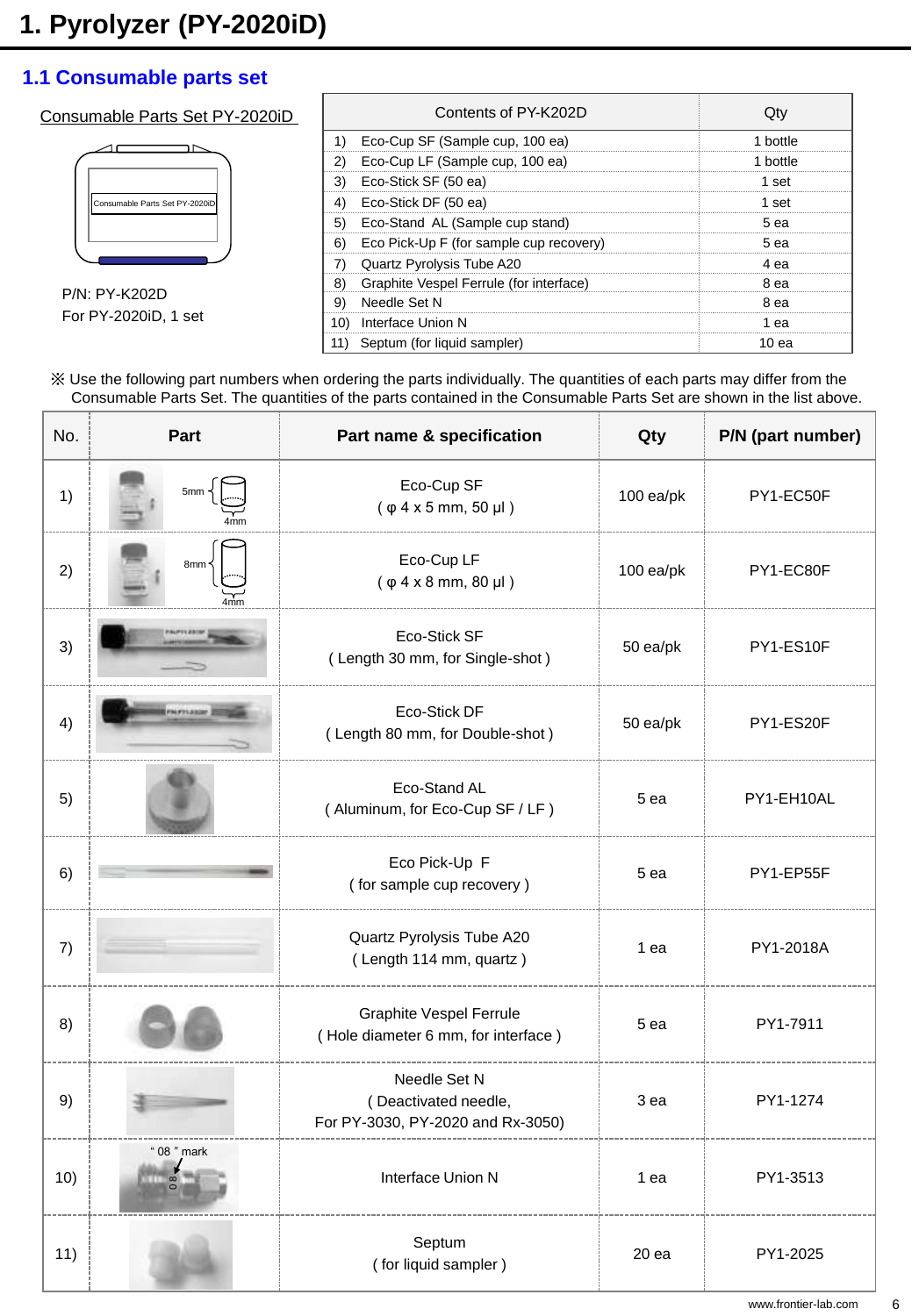#### Consumable Parts Set AS-1020E

| Consumable Parts Set AS-1020E |  |
|-------------------------------|--|
|                               |  |

| Contents of PY-K212D                              |           |
|---------------------------------------------------|-----------|
| Eco-Cup LF (Sample cup, 100 ea)                   | 3 hottles |
| Quartz Pyrolysis Tube A20                         | eа        |
| Graphite Vespel Ferrule (for interface)           | 8 еа      |
| Needle set N                                      | 8 ea      |
| <b>ITF Union ASN</b> (use with Auto-Shot Sampler) | set       |
| Eco-Cup Stand 10                                  | еa        |

P/N: PY-K212D For PY-2020iD or PY-2020iS with Auto-Shot Sampler AS-1020E, 1 set

| No. | Part                               | Part name & specification                                                 | Qty             | P/N (part number) |
|-----|------------------------------------|---------------------------------------------------------------------------|-----------------|-------------------|
| 1)  | 8mm·                               | Eco-Cup LF<br>$(\varphi 4 \times 8 \text{ mm}, 80 \text{ µ})$             | $100$ ea/pk     | PY1-EC80F         |
| 2)  |                                    | Quartz Pyrolysis Tube A20<br>(Length 114 mm, quartz)                      | 1 ea            | PY1-2018A         |
| 3)  |                                    | <b>Graphite Vespel Ferrule</b><br>(Hole diameter 6 mm, for interface)     | 5 ea            | PY1-7911          |
| 4)  |                                    | Needle Set N<br>(Deactivated needle,<br>For PY-3030, PY-2020 and Rx-3050) | 3 <sub>ea</sub> | PY1-1274          |
| 5)  |                                    | <b>ITF Union ASN</b><br>(use with Auto-Shot Sampler AS-1020E)             | 1 set           | PY1-3533          |
| 6)  | <b>G G G G Y</b><br><b>TOUS GO</b> | Eco-Cup Stand 10<br>(Eco-Cup LF holder for 10 cups)                       | 1 ea            | PY1-3711          |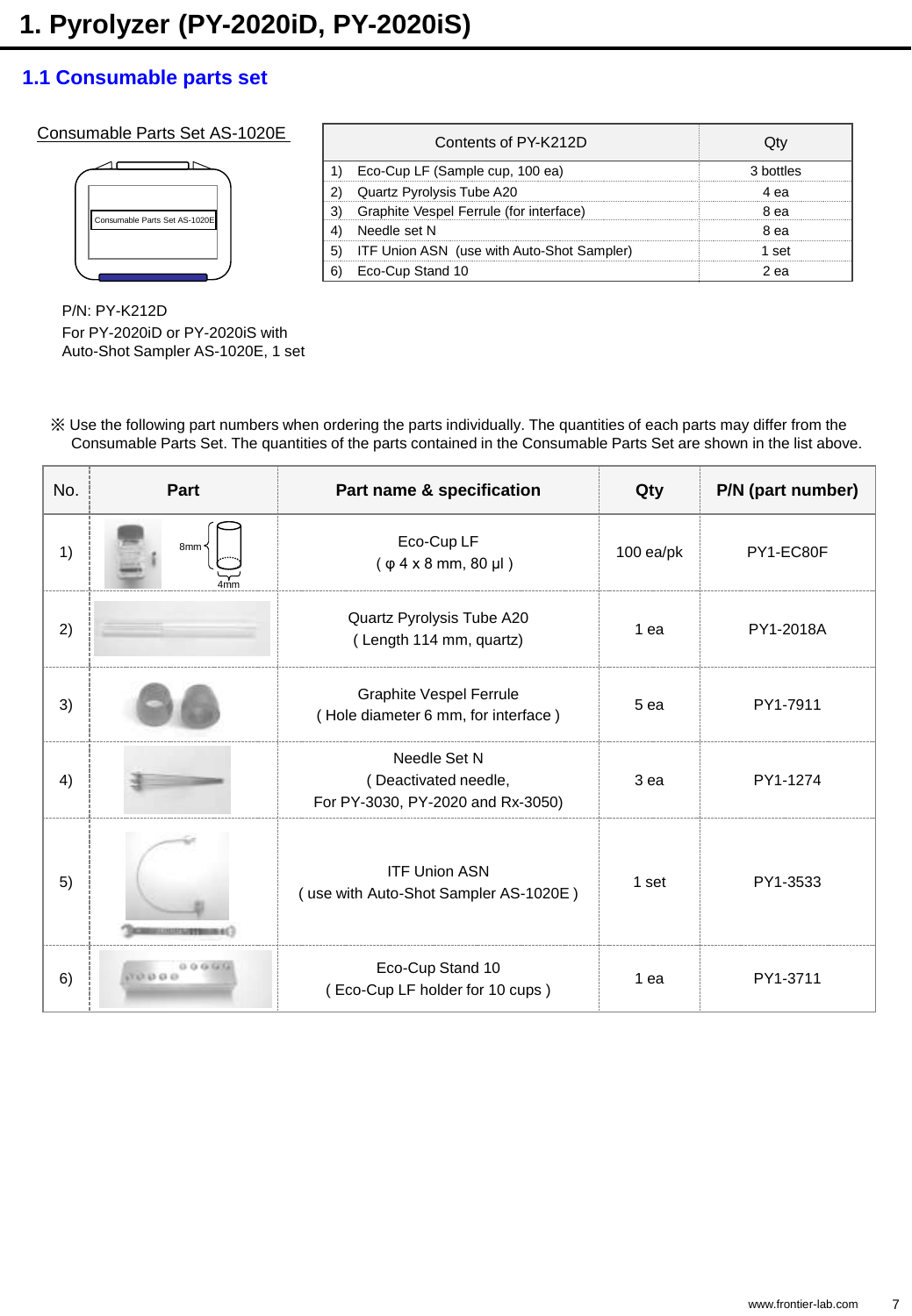#### Consumable Parts Set PY-2020iS

| Consumable Parts Set PY-2020iS |  |
|--------------------------------|--|
|                                |  |
|                                |  |

P/N: PY-K202S for PY-2020iS, 1 set

| Contents of PY-K202S                          |        |
|-----------------------------------------------|--------|
| Eco-Cup SF (Sample cup, 100 ea)               | hottle |
| Eco-Cup LF (Sample cup, 100 ea)<br>2)         | hottle |
| Eco-Stick SF (50 ea)                          | 2 sets |
| Eco-Stand AL (Sample cup stand)               | 5 еа   |
| Eco Pick-Up F (for sample cup recovery)<br>5) | 5 еа   |
| Quartz Pyrolysis Tube A20<br>6                | 4 еа   |
| Graphite Vespel Ferrule (for interface)       | 8 ea   |
| Needle Set N                                  | 8 ea   |
| Interface Union N                             | ea     |
| Septum (for liquid sampler)                   | 10 ea  |

| No. | Part        | Part name & specification                                                 | Qty         | P/N (part number) |  |
|-----|-------------|---------------------------------------------------------------------------|-------------|-------------------|--|
| 1)  | 5mm         | Eco-Cup SF<br>$(\varphi 4 \times 5 \text{ mm}, 50 \text{ µl})$            | $100$ ea/pk | PY1-EC50F         |  |
| 2)  | 8mm         | Eco-Cup LF<br>$(\varphi 4 x 8 mm, 80 \mu l)$                              | $100$ ea/pk | PY1-EC80F         |  |
| 3)  |             | Eco-Stick SF<br>(Length 30 mm, for Single-shot)                           | 50 ea/pk    | PY1-ES10F         |  |
| 4)  |             | Eco-Stand AL<br>(Aluminum, for Eco-Cup SF / LF)                           | 5 ea        | PY1-EH10AL        |  |
| 5)  |             | Eco Pick-Up F<br>(for sample cup recovery)                                | 5 ea        | PY1-EP55F         |  |
| 6)  |             | Quartz Pyrolysis Tube A20<br>(Length 114 mm, quartz)                      | 1 ea        | PY1-2018A         |  |
| 7)  |             | <b>Graphite Vespel Ferrule</b><br>(Hole diameter 6 mm, for interface)     | 5 ea        | PY1-7911          |  |
| 8)  |             | Needle Set N<br>(Deactivated needle,<br>For PY-3030, PY-2020 and Rx-3050) | 3 ea        | PY1-1274          |  |
| 9)  | " 08 " mark | Interface Union N                                                         | 1 ea        | PY1-3513          |  |
| 10) |             | Septum<br>(for liquid sampler)                                            | 20 ea       | PY1-2025          |  |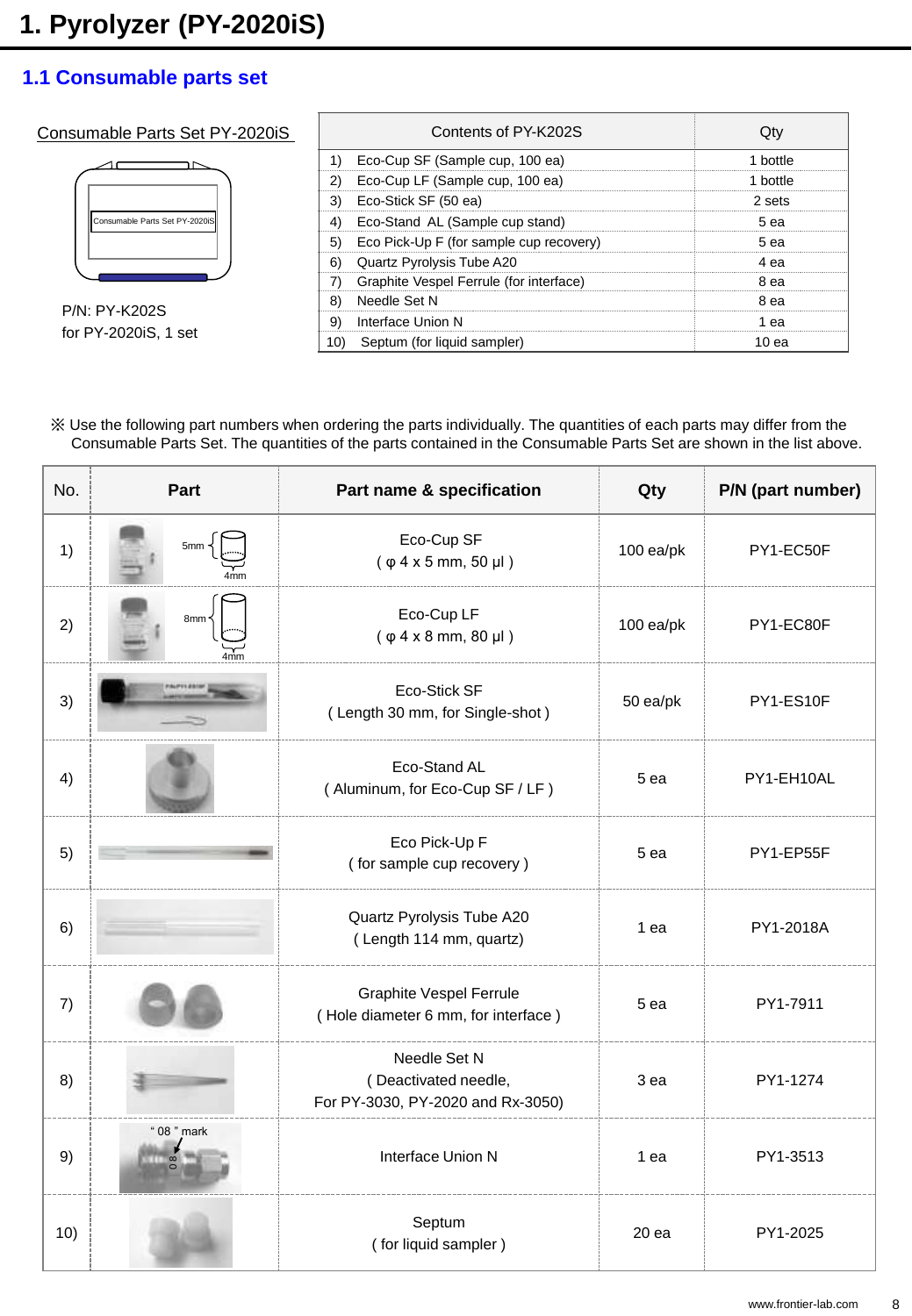## **1. Pyrolyzer (EGA/PY-3030D, PY-3030S, PY-2020iD/iS)**

## **1.2 Sample Cups**

#### **Eco-Cup (Deactivated Stainless Steel)**

#### PY1-EC50F



**Disposable Eco-Cup SF** φ4 x 8 mm, 50 µl, 100/pk

#### PY1-EC50HF



**Disposable Eco-Cup SHF** tiny hole at the bottom φ4 x 8 mm, 50 µl, 20/pk



**Disposable Eco-Cup LF** φ4 x 8 mm, 80 µl, 100/pk

#### PY1-EC80HF



**Disposable Eco-Cup LHF** tiny hole at the bottom φ4 x 8 mm, 80 µl, 20/pk

PY1-EC50GQ

**Eco-Cup GQ**

50 µl, 30/pk

Maximum use temp. 600℃ Glass coated with bonded quartz layer φ4 x 8 mm, thickness 5 mm,

(\* Eco-Stand is not included)

#### PY1-ES10F



#### **Eco-Stick SF**

For stainless steel Eco-Cups, for Single-Shot, 30 mm, 50/pk

#### PY1-ES20F



#### **Eco-Stick DF**

For stainless steel Eco-Cups, for Double-Shot, 80 mm, 50/pk

#### PY1-EP55F

#### **Eco-Pickup F**

For stainless steel Eco-Cup recovery, 135 mm, 5ea



## PY1-EC50G



**Eco-Cup G** Maximum use temp. 450℃ φ4 x 8 mm, thickness 5 mm, 50 µl, 100/pk (\* Eco-Stand is not included)

#### AS1-7814



#### **AS Teflon Sheet G**

Teflon sheet for cup chute of Auto-Shot Sampler 3ea, spare fixing screw 4ea Attach when glass Eco-Cup is used with Auto-Shot Sampler (stainless steel Eco-Cups can also be used with Teflon sheet)

#### **Common parts**

#### PY1-EH10AL



**Eco-Stand AL** For all Eco-Cups, 5ea





#### **Eco-Stick GS**

For glass Eco-Cups, for Single-Shot, 30 mm, 50/pk

PY1-ES20G



#### **Eco-Stick GD** For glass Eco-Cups, for Double-Shot, 80 mm, 50/pk

#### PY1-EP55GF



#### **Eco-Pickup GF**

For glass Eco-Cup recovery, 135 mm, 5ea

#### PY1-3711



**Eco-Cup Stand 10** For Eco-Cup LF and Eco-Cup G/GQ, for 10cups, 1ea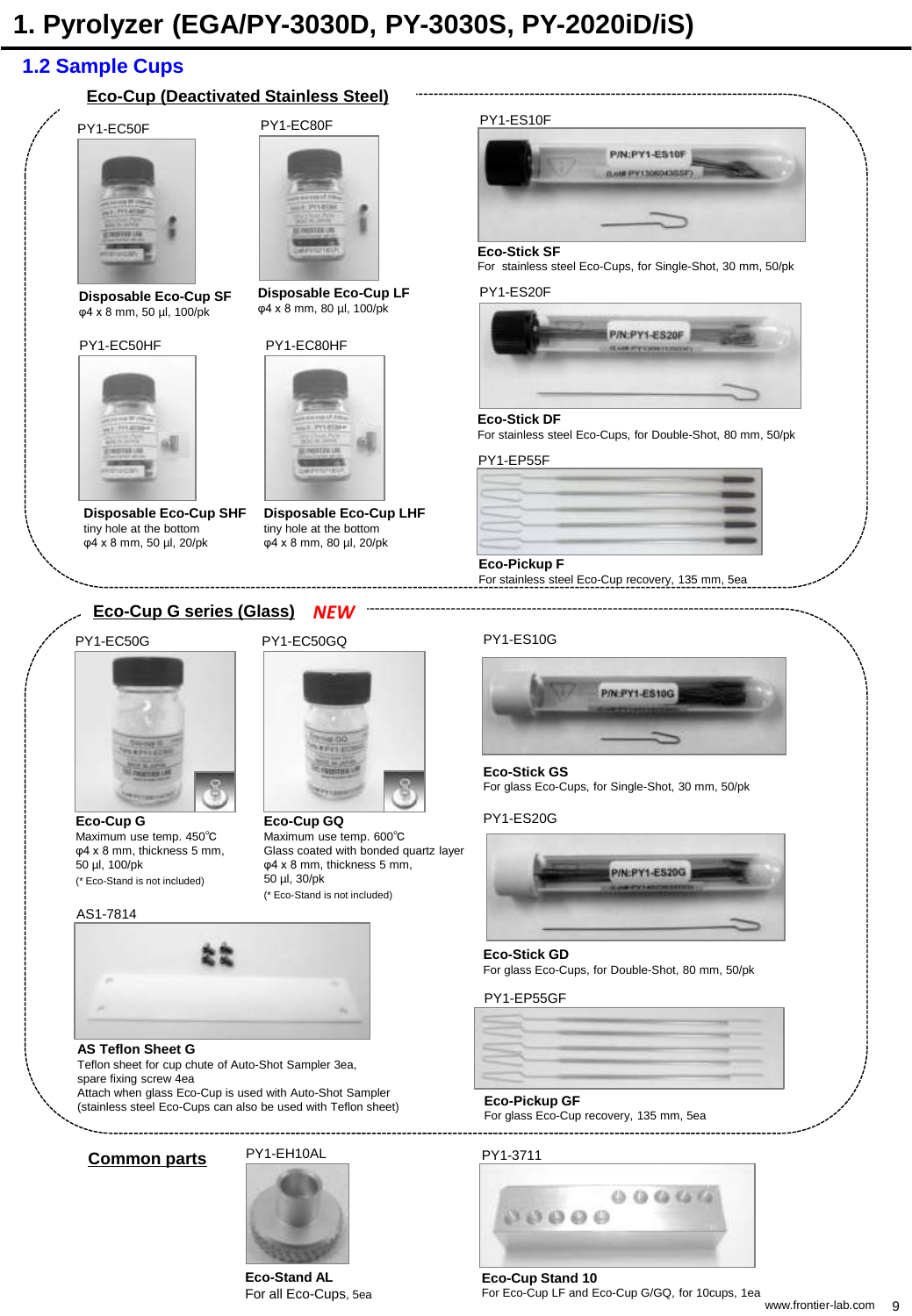## **1.3 Pyrolyzer Furnace**

Note: some of the parts are **only** compatible with 2020 or 3030 series

## **Furnace and Interface Parts**



series, use with old model union (PY1-3511/discontinued), 3/pk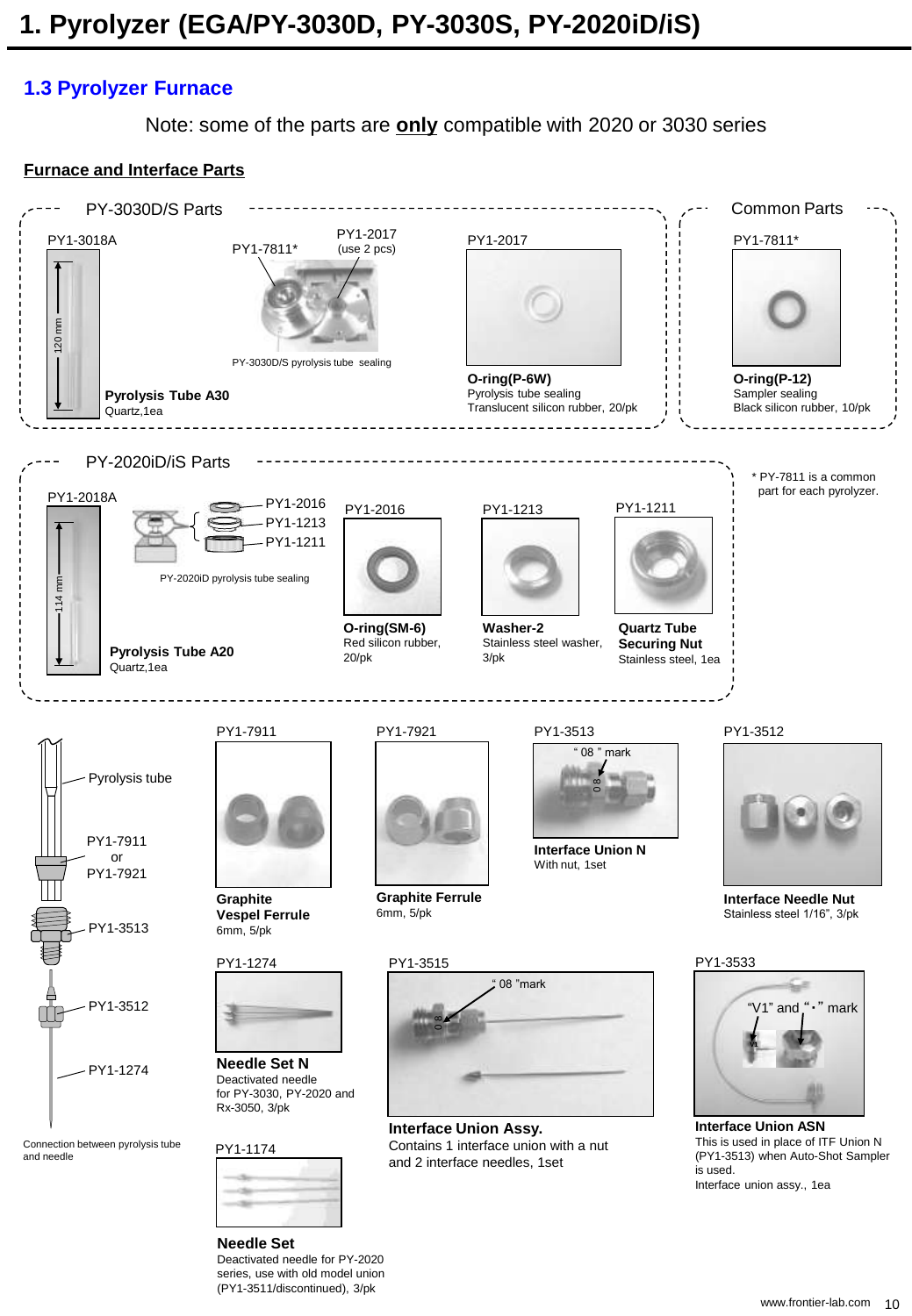#### **Heat Sink Adapter Parts (for connection between pyrolyzer and GC inlet)**

Depending on the combination of your GC and pyrolyzer, different part is used.

Please make sure to select parts compatible with your GC.



**Heat Sink Adapter** Heat Sink Adapter, 1ea



**Septum Nut Set** Septum nut (1ea) and needle guide(1ea), 1set

#### **Sampler Parts**

PY1-2025



**Septum** For liquid sampler, 20/pk

## **GC Inlet Parts**

PY1-7301



**Septum**  Surface treated, for Agilent GC and Thermo TRACE 1300/1310 GC 5/pk



**Septum**  Surface treated, for Thermo TRACE GC Ultra and Focus GC, 5/pk

Part number of heat sink adapter and septum nut set for PY-3030D/S

| GC.                                 | Heat sink adapter | Septum nut set |
|-------------------------------------|-------------------|----------------|
| Agilent 7890 / 6890                 | PY1-3551          | PY1-3553       |
| ShimadzuGC-2010 / 17A               | PY1-3551          | PY1-3544       |
| Thermo Fisher TRACE / Focus GC      | PY1-3555          | $\star$        |
| PerkinElmer Auto system / Clarus GC | PY1-3552          | PY1-3556       |

\* ask your GC vendor

Part number of heat sink adapter and septum nut set for PY-2020iD / iS

| GC.                                  | Heat sink adapter | Septum nut set        |
|--------------------------------------|-------------------|-----------------------|
| Agilent 7890 / 6890                  | PY1-3582          | $\star$               |
| Shimadzu GC-2010 / 17A               | PY1-3582          | PY1-7411 and PY1-3581 |
| Thermo Fisher TRACE / Focus GC       | PY1-3575          | ÷                     |
| Perkin Elmer Auto system / Clarus GC | PY1-3582          | $\ast$                |

\* ask your GC vendor



**Needle Guide φ 0.8 A** For liquid sampler i.d. 0.8mm, 1ea

PY1-7304

**Septum** 

Orange color, 5/pk

Surface treated, for Shimadzu GC,



**O-ring (P-3)** For the purge valve of Double-Shot sampler, 20/pk

## **ITF Cover Parts**



**ITF Cover 2020 for PY-2020iD/iS** With 3 screws (incl. 2 spares), 1set

#### AS1-1111



**ITF Protection Cover 2020 for PY-2020iD/iS use with AS-1020E** With 3 screws (incl. 2 spares), 1set





**ITF Cover 3030A for PY-3030D/S, Rx-3050TR/SR** With 3 screws (incl. 2 spares), 1set

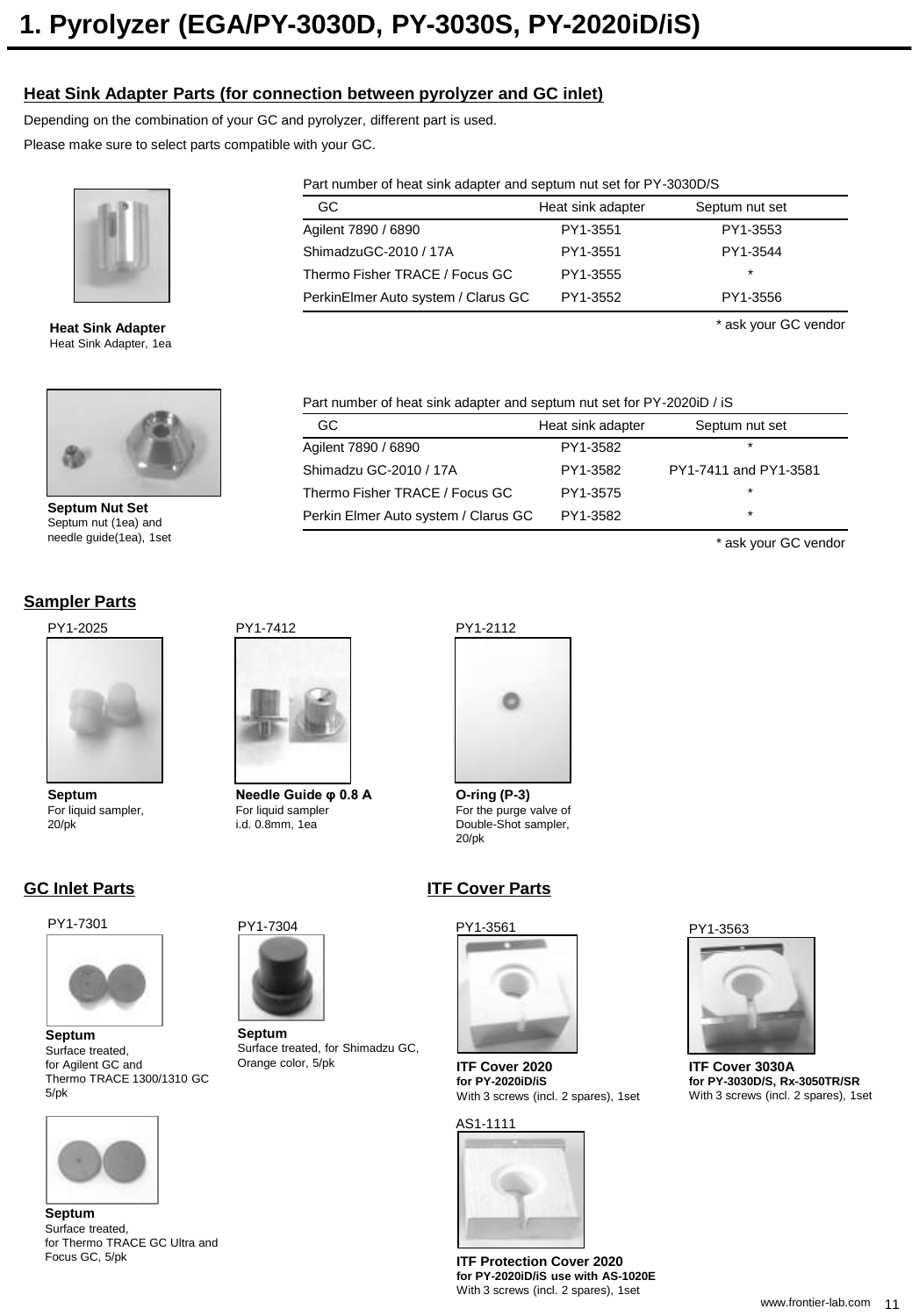## **1.4 GC related parts**

#### **Tubing**

PY1-2218



**Absorption Trap Set 7890/6890SV** For Agilent 7890/6890 split vent , 1set





**Absorption Trap Set 17SV** For Shimadzu GC-2010 /17A split vent, 1set



**Absorption Trap Tube**  For trap tube only. Packed with activated charcoal, 3ea



**Carrier Gas Union Set 1/8** Swagelok 1/8" union (Brass), 1ea Swagelok 1/8" nut (Brass), 2ea Swagelok 1/8" back ferrule (Brass) , 2ea Inlet/outlet septum, 5ea



**Cap Set** Swagelok 1/8" nut (Brass), 1ea Swagelok 1/8" cap (Brass), 1ea Swagelok 1/8 back ferrule (Brass), 1ea Inlet/outlet septum, 1ea



**Inlet/Outlet Septum** For connecting tubes, with hole, 10/pk

### **Remote Signal Cable (for connection between pyrolyzer controller and GC)**

Depending on the combination of your GC and pyrolyzer, different remote signal cable is used. Please make sure to select a part compatible with your GC.



Remote Signal Cable

| GC.                                           | PY-3030D/S | PY-2020iD/iS |
|-----------------------------------------------|------------|--------------|
| Agilent 7890 / 6890                           | PY1-6111   | PY1-5922     |
| Shimadzu GC-2010                              | PY1-6121   | PY1-5926     |
| Shimadzu GC-17A                               | PY1-6122   | PY1-5925     |
| Thermo Fisher TRACE / Focus GC                | PY1-6131   | PY1-5928     |
| Perkin Elmer Auto system / Clarus GC PY1-6151 |            | PY1-5927     |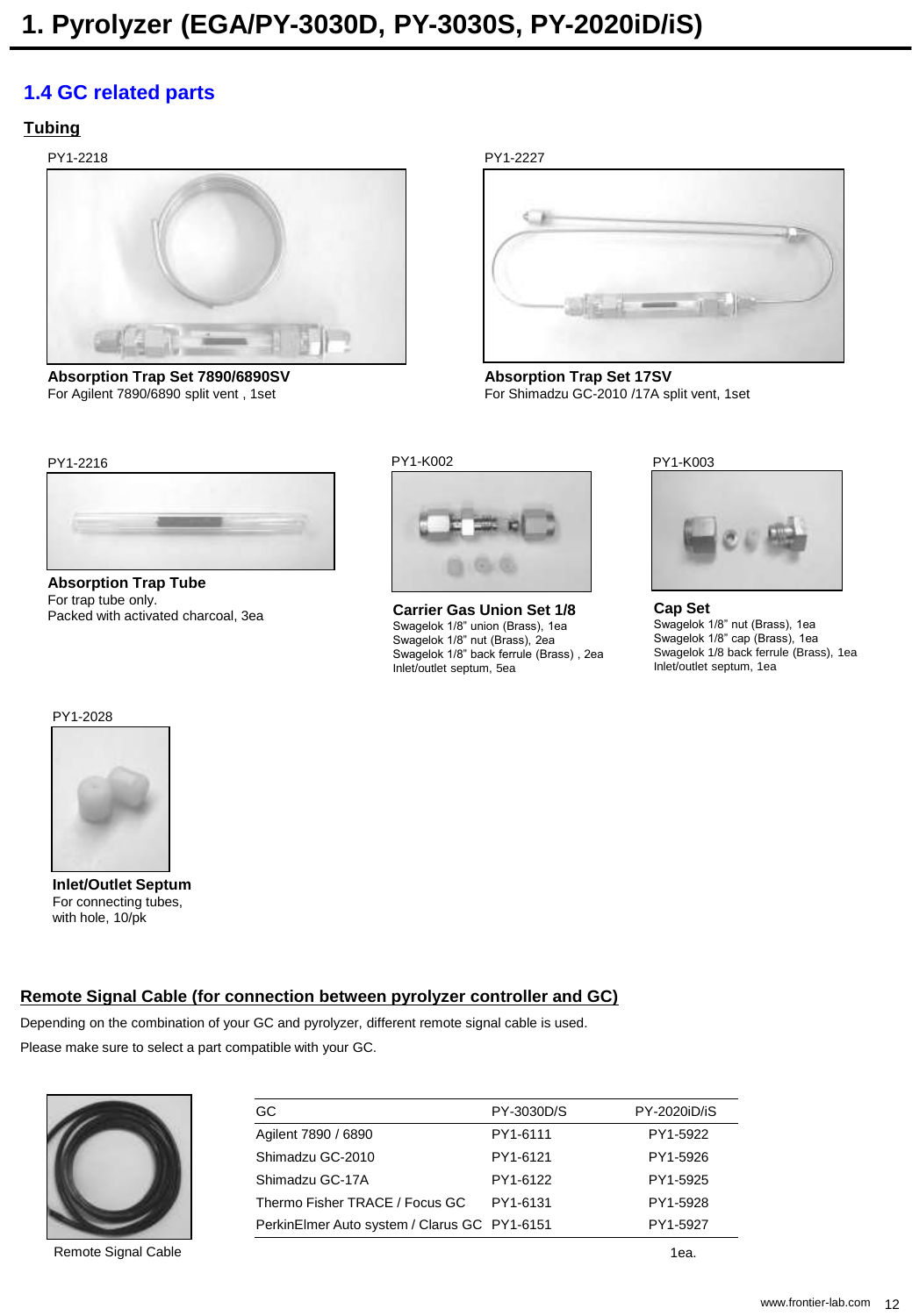## **1.5 Column and EGA tube connection parts**

#### **Vent-free GC/MS Adapter**



MS402167



VF Metal Ferrule D 20/pk

PY1-7971



Graphite Vespel Ferrule 05 10/pk



VF Nut B 3/pk



VF Holder A 1 ea

MS402184



VF Nut 1/16 5/pk





Column Nut 1ea





Plug Nut A Use to plug the VF tube、1set



File for Ultra ALLOY Capillary Tube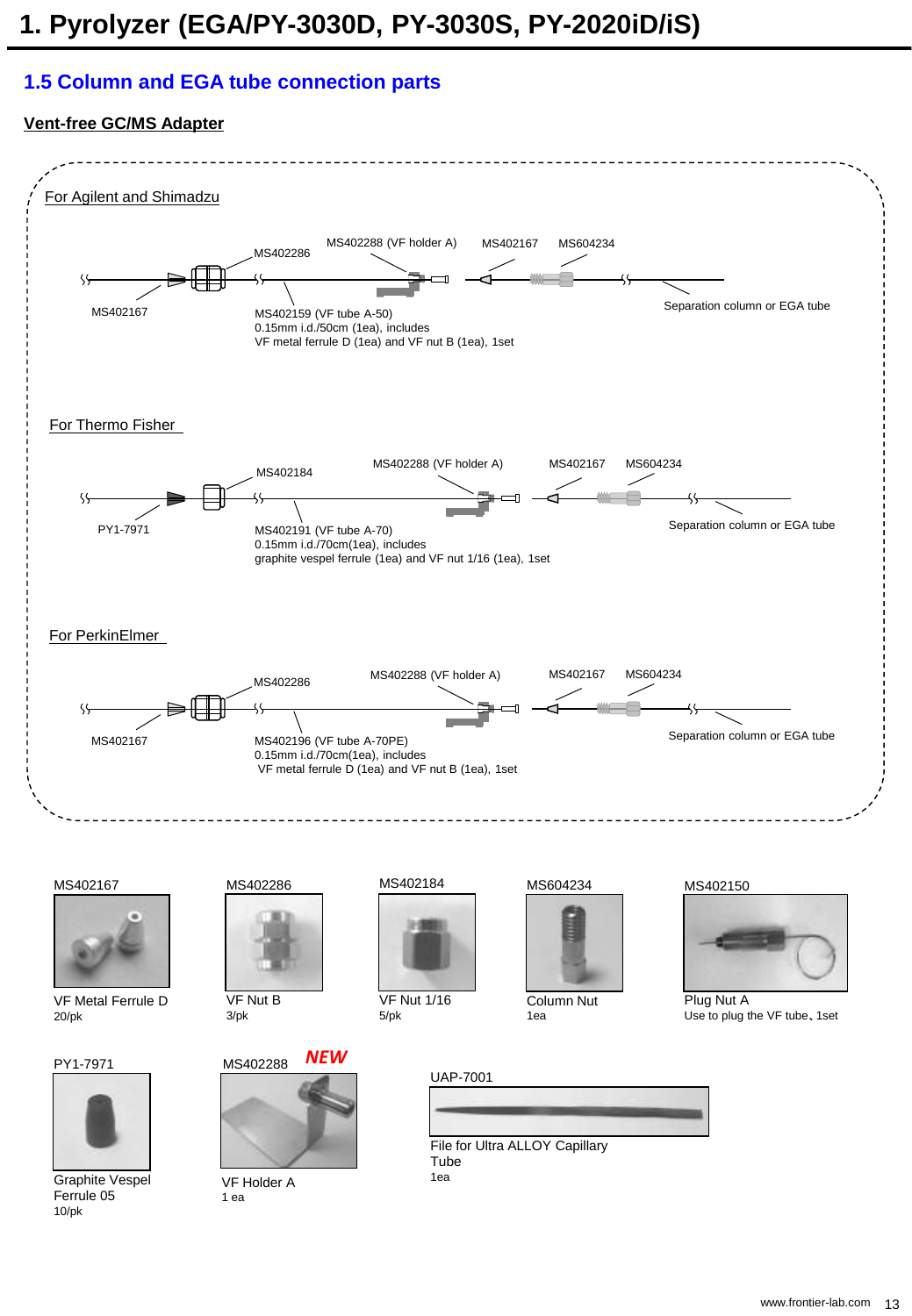## **1.5 Column and EGA tube connection parts**

## **GC/MS Adapter**



Connection between GC/MS ITF and column using GC/MS adapter

#### GC/MS Adapter Parts

| Part name                  | P/N      | Qtv |
|----------------------------|----------|-----|
| MS Joint N                 | MS604251 | 1   |
| <b>VF Aluminum Ferrule</b> | MS604254 | 5   |
| Column Nut*                | MS604234 | 1   |
| <b>Graphite Ferrule</b>    | MS604235 | 10  |
|                            |          |     |

\* Agilent P/N 5181-8830 can be used

MS604230



**GC/MS Adapter** Agilent MSD, Shimadzu QP-2010

For 0.25mm, 0.32mm id columns, 1set

1. MS Joint, 1ea

2. VF Aluminum ferrule, 3ea

3. Column nut, 1ea

4. Graphite ferrule (i.d. 0.5mm), 2ea

## **1.6 Standard sample**

#### PY1-4908



**Polystyrene sample for Pyrolyzer Performance Evaluation, Polystyrene 2.5mg film, Me-stearate 5w% in 2ml glass bottle, 1ea**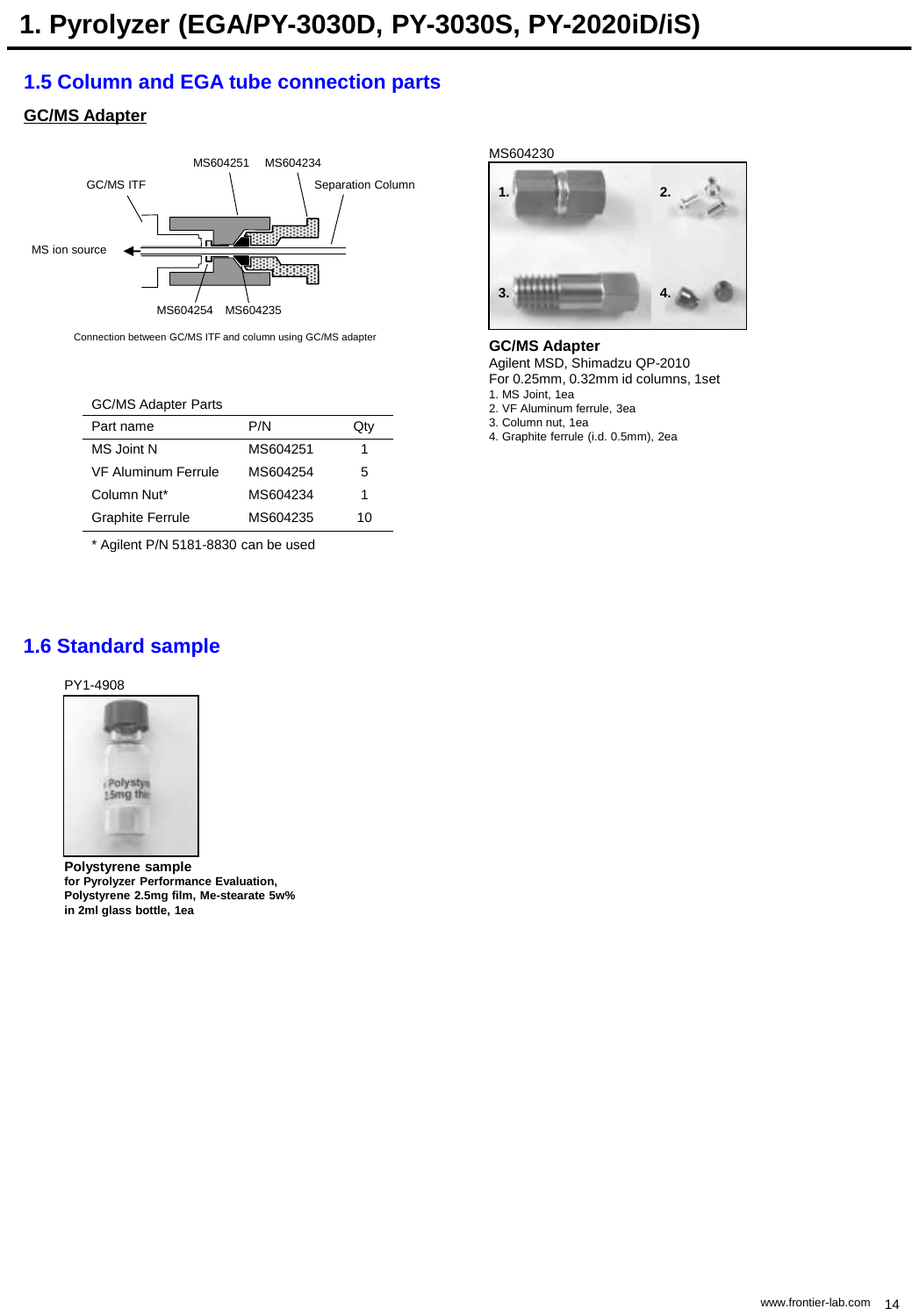## **1.7 Magic Chemisorber**

#### PY1-MC01S



**Magic Chemisorber S500** 100% dimethylpolysiloxane, 500 µm, 6 mm, 10/pk, Use with PY1-EC80HF or PY1-EC80F

#### PY1-MC01S-K



**Magic Chemisorber S500 Kit** Includes magic chemisorber S500(3ea), Eco-Stick DF (5ea) and MC holder S (Flow through Eco-Cup LHF, 5ea) , 1set

## **1.8 Sampling Tools**

#### **Micro-puncher**



**Micro-punchers and Cutting Mat L**

#### PY1-MC01L



**Magic Chemisorber L500** 100% dimethylpolysiloxane, 500 µm, 34.5 mm, 5/pk, Use with PY1-MCP01

#### PY1-MC01L-K



**Magic Chemisorber L500 Kit** Includes magic chemisorber L500 (3ea), Eco-Stick DF (5ea) and MC holder L (2ea) , 1set

#### PY1-MCP01



**MC holder L** Deactivated stainless steel, 3ea

#### PY1-M01SL-K *NEW*



**Magic Chemisorber SL Kit** Includes magic chemisorber L500 (2ea), magic chemisorber L100 (2ea) and magic chemisorber S500 (2ea), 1set

| Name                | P/N              | i.d.                                | Contents                                             | Color        |  |
|---------------------|------------------|-------------------------------------|------------------------------------------------------|--------------|--|
| Micro-puncher 050S  | HMP-0.50S        | $0.50$ mm                           | 3 punchers, 1 Cutting Mat L                          | Light blue   |  |
| Micro-puncher 075S  | <b>FMP-0.75S</b> | $0.75$ mm                           | 3 punchers, 1 Cutting Mat L                          | Green        |  |
| Micro-puncher 125S  | <b>FMP-1.25S</b> | 1.25mm                              | 3 punchers, 1 Cutting Mat L                          | Red          |  |
| Micro-puncher 200S  | <b>FMP-2.00S</b> | 2.00 <sub>mm</sub>                  | 3 punchers, 1 Cutting Mat L                          | Gray         |  |
| Micro-puncher 300S  | HMP-3.00S        | 3.00 <sub>mm</sub>                  | 3 punchers, 1 Cutting Mat L                          | Navy         |  |
| Micro-puncher 400S  | HMP-4.00S        | 4.00mm                              | 3 punchers, 1 Cutting Mat L                          | <b>Brown</b> |  |
| Micro-puncher 500S  | HMP-5.00S        | 5.00 <sub>mm</sub>                  | 3 punchers, 1 Cutting Mat L                          | Orange       |  |
| Name                | P/N              | Contents                            |                                                      |              |  |
| Micro-puncher 03Kit | FMP-03KIT        |                                     | 3 pcs each of 0.75 / 1.25 / 2.0 (mm id) punchers and |              |  |
|                     |                  |                                     | 2 sheets of Cutting Mat L                            |              |  |
| Micro-puncher 04Kit | HMP-04KIT        |                                     | 3 pcs each of 3.0 / 4.0 / 5.0 (mm id) punchers and   |              |  |
|                     |                  | 2 sheets of Cutting Mat L           |                                                      |              |  |
| Name                | P/N              | size(mm)                            | Contents                                             | Color        |  |
| Cutting Mat L       | $FCM - 6577$     | L <sub>150</sub> x W <sub>220</sub> | 5 sheets                                             | Light green  |  |

#### **Polymer Prepper**

PY1-7510



**Polymer Prepper**  Polymer Prepper (3ea) incl. cleaning tape (2m, 1ea), 1set

Order of cleaning tape only P/N:PY1-7515, cleaning tape 2 m, 3 roles

#### **Sampling Tool Kit 01** *NEW*

#### PY1-K101



**Sampling Tool Kit 01** 1set

Includes: Micro-puncher 125 (5 ea), Cutting knife (incl.25pcs spare blades, 2 ea), Scissors (1 ea), Tweezers (3 ea), Cutting mat L (2 ea)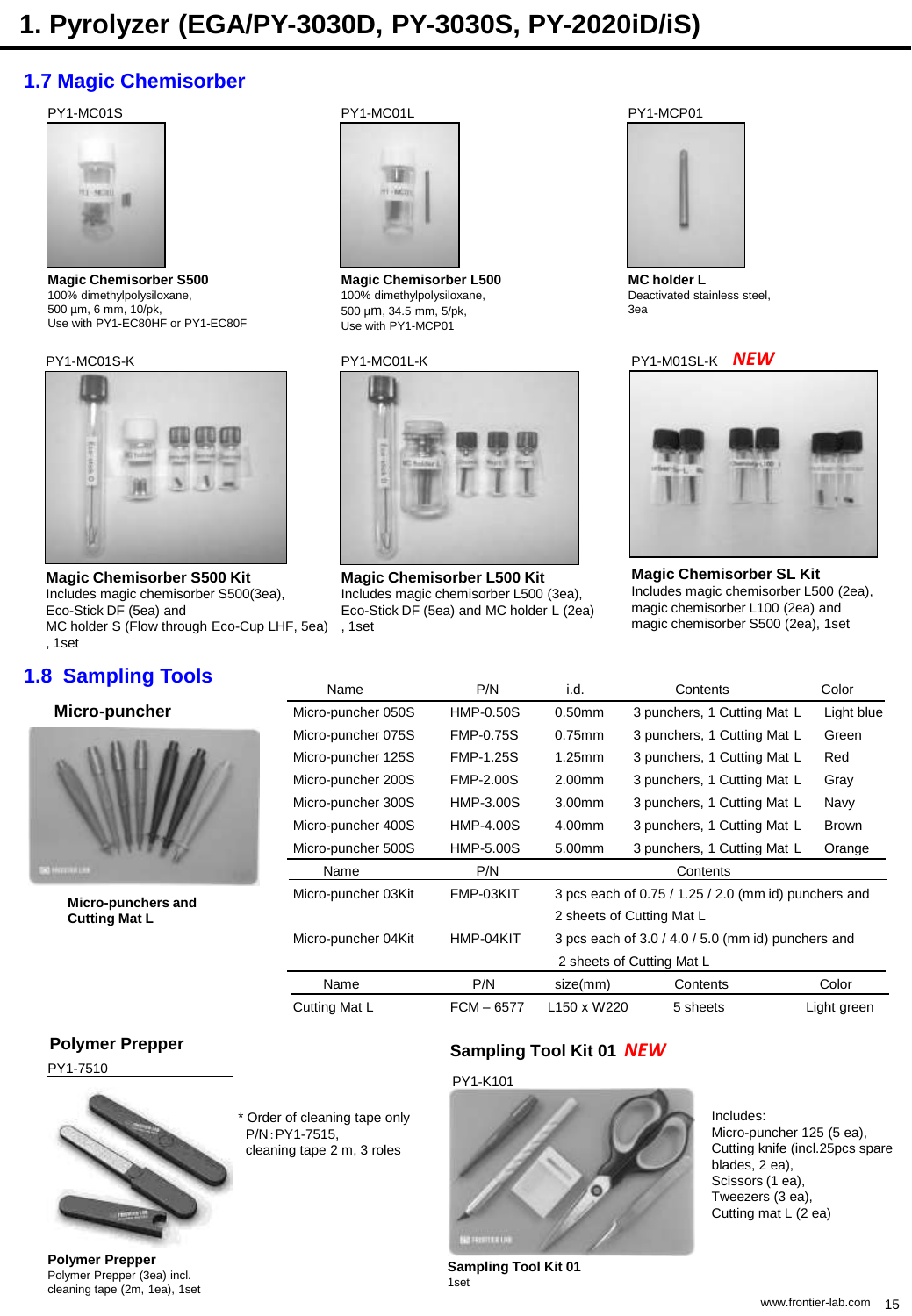## **2. Sampler**

## **2.1 On-line Micro Reaction Sampler (PY1-1050)**



**Glass capsule sealing assembly** 1 set









UV1-7701



**O-ring S4** 10 ea

UV1-3802



**UV Sampler Stand** 1ea

120mm 40 ea/1 bottle

**2.2 Micro Thermal Desorption Sampler (PY1-1060)**

**Glass Capsule B120**



**TD tube packed with Tenax**  3 ea

UV1-7701



**O-ring S4** 10 ea





**UV Sampler Stand** 1ea



**TD tube**  5 ea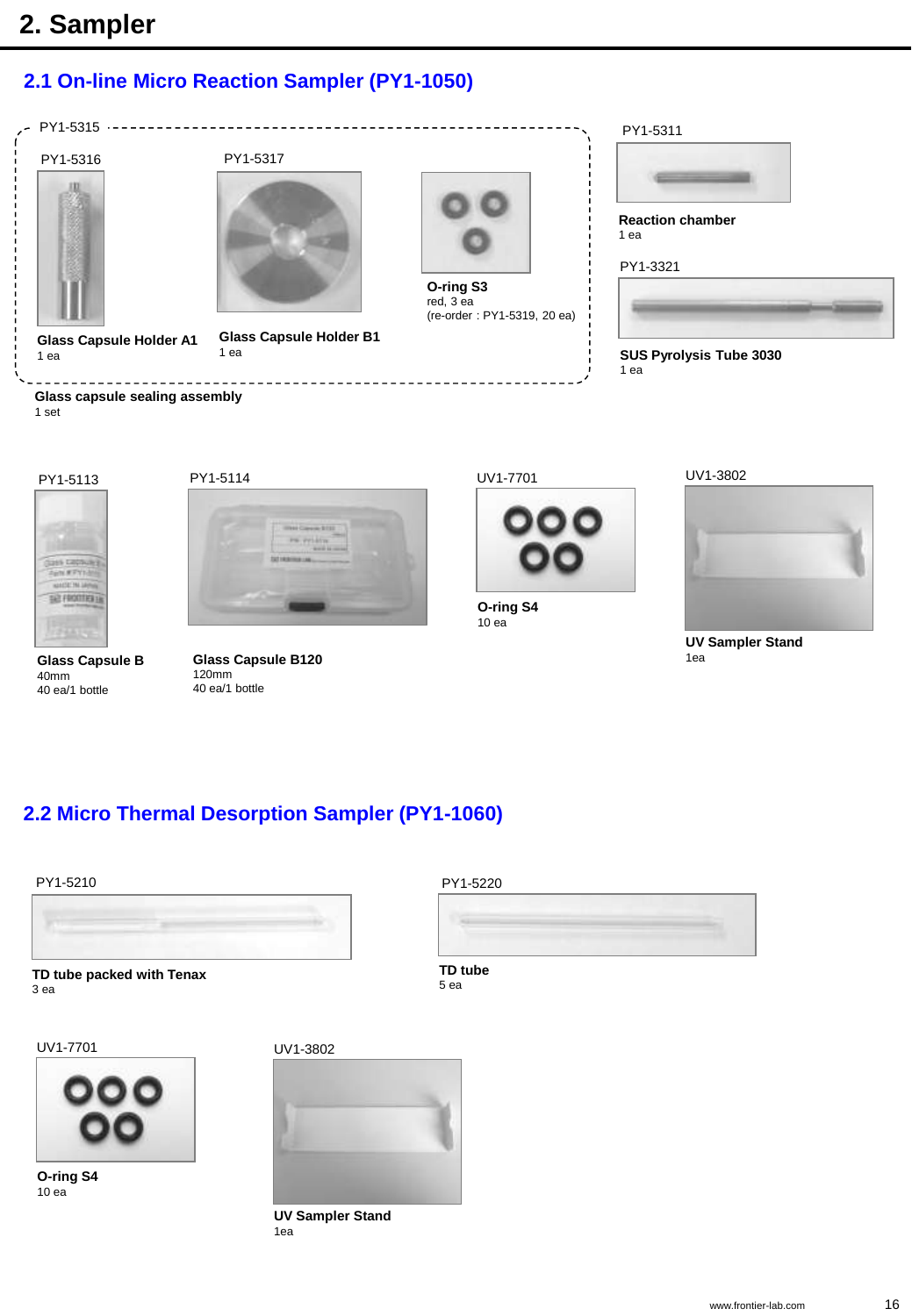## **Connection parts for GC inlet**

Depending on the combination of your GC and pyrolyzer, different part is used.

Please make sure to select parts compatible with your GC.





**SS Adapter Packing** 10/pk

SS1-1012



**Thermal Insulation Cap (for Agilent) 1 ea**



**SS Adapter** 1ea

SS1-2012

**Thermal Insulation Cup (for Shimadzu)**

1ea





**Securing Nut** 1ea

|         |                                                                     |                                                       | Securing nut           |                                              | Column nut       |
|---------|---------------------------------------------------------------------|-------------------------------------------------------|------------------------|----------------------------------------------|------------------|
|         |                                                                     | SS1-1012                                              | SS1-1013               | PY1-7971                                     | MS6042341)       |
|         |                                                                     | SS1-2012                                              |                        | SS1-7215                                     | SS1-7201 3)      |
|         | SS1-3101                                                            | not necessary 4)                                      |                        | PY1-7971                                     | MS604234         |
|         |                                                                     | SS1-3012                                              | SS1-1013               | PY1-7971                                     | SS1-7301         |
| $\star$ | SS1-3001                                                            | SS1-3022                                              | SS1-1013               | PY1-7971                                     | SS1-7301         |
|         | SS Adapter Packing<br>SS1-1011<br>SS1-2011<br>SS <sub>1</sub> -1011 | <b>SS Adapter</b><br>SS1-1001<br>SS1-2001<br>SS1-3001 | Thermal Insulation Cup | not necessary <sup>2)</sup><br>not necessary | Graphite ferrule |

1) Agilent column nut (Agilent P/N:5181-8830) can be used

2) Standard screws for GC are used

3) Shimadzu column nut (Shimadzu P/N:221-32705) can be used

4) Use the thermal insulator (P/N: MJ1-1518)

\* Order Thermo Fisher's genuine part (Thermo Fisher P/N: 29033629)

### **Other Parts**

#### SS1-4210



**Purge Line Kit** Whole assembly connecting SS Adapter and SS-1010E flow controller, incl. each 3pcs of 1/8 nut, back ferrule and Silicone rubber packing (bored), 1set

SS1-4020



**Valve Control Cable** For controlling SS-1010E from PY Temp. controller, 1 ea

PY1-3337



**Deactivated Glass Insert**  For Agilent GC, deactivated, 1ea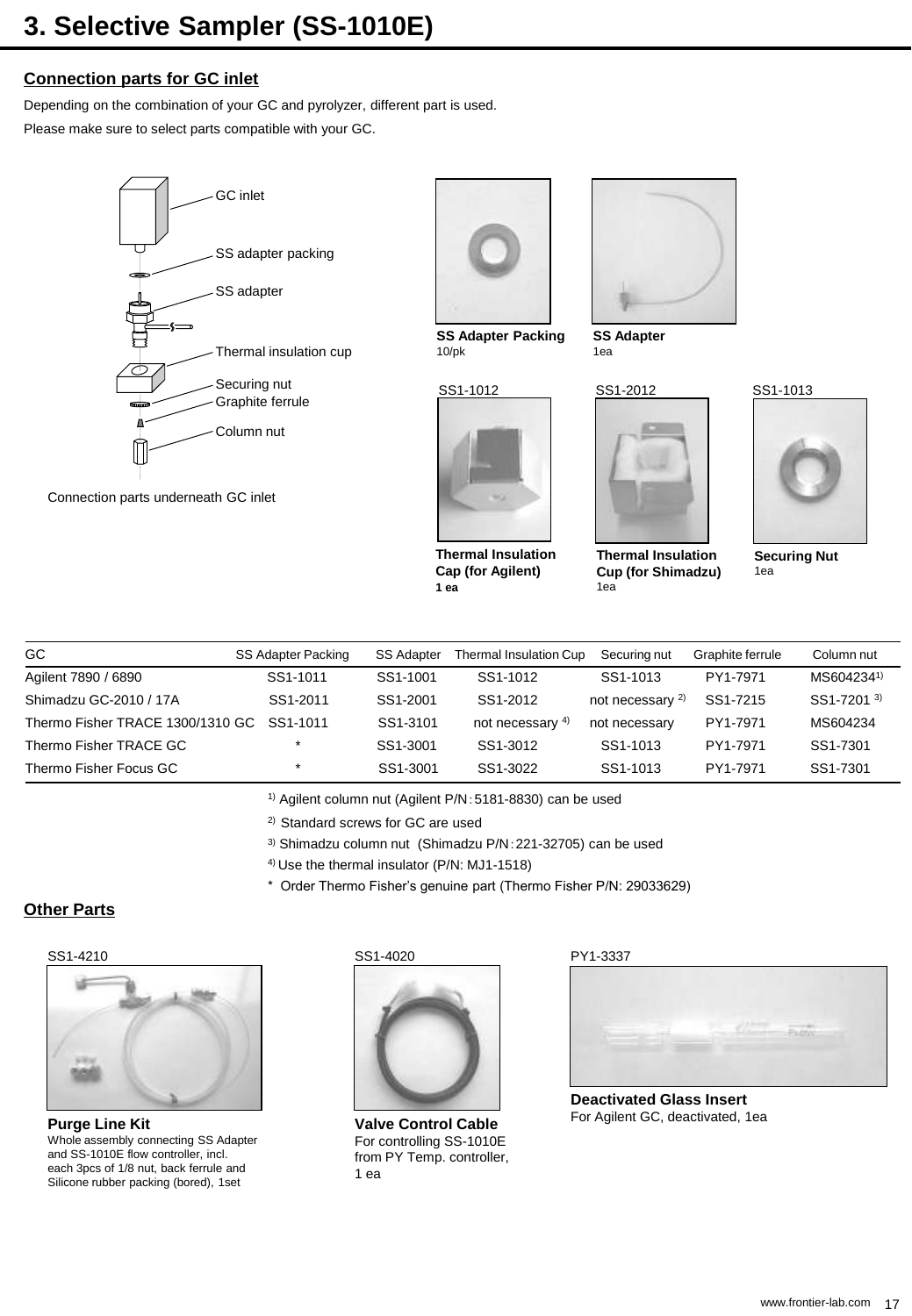## **4. MicroJet Cryo-Trap (MJT-1030Ex/E, MJT-1035E)**

#### **MJT parts in GC oven**

#### MJ1-1111



**MicroJet Tube** Quartz, 1ea



2ea





**MicroJet Tube Union**  For securing MicroJet Tube, 1ea





**Graphite Ferrule** For MicroJet Tube, 5/pk

#### **Liquid Nitrogen Container**

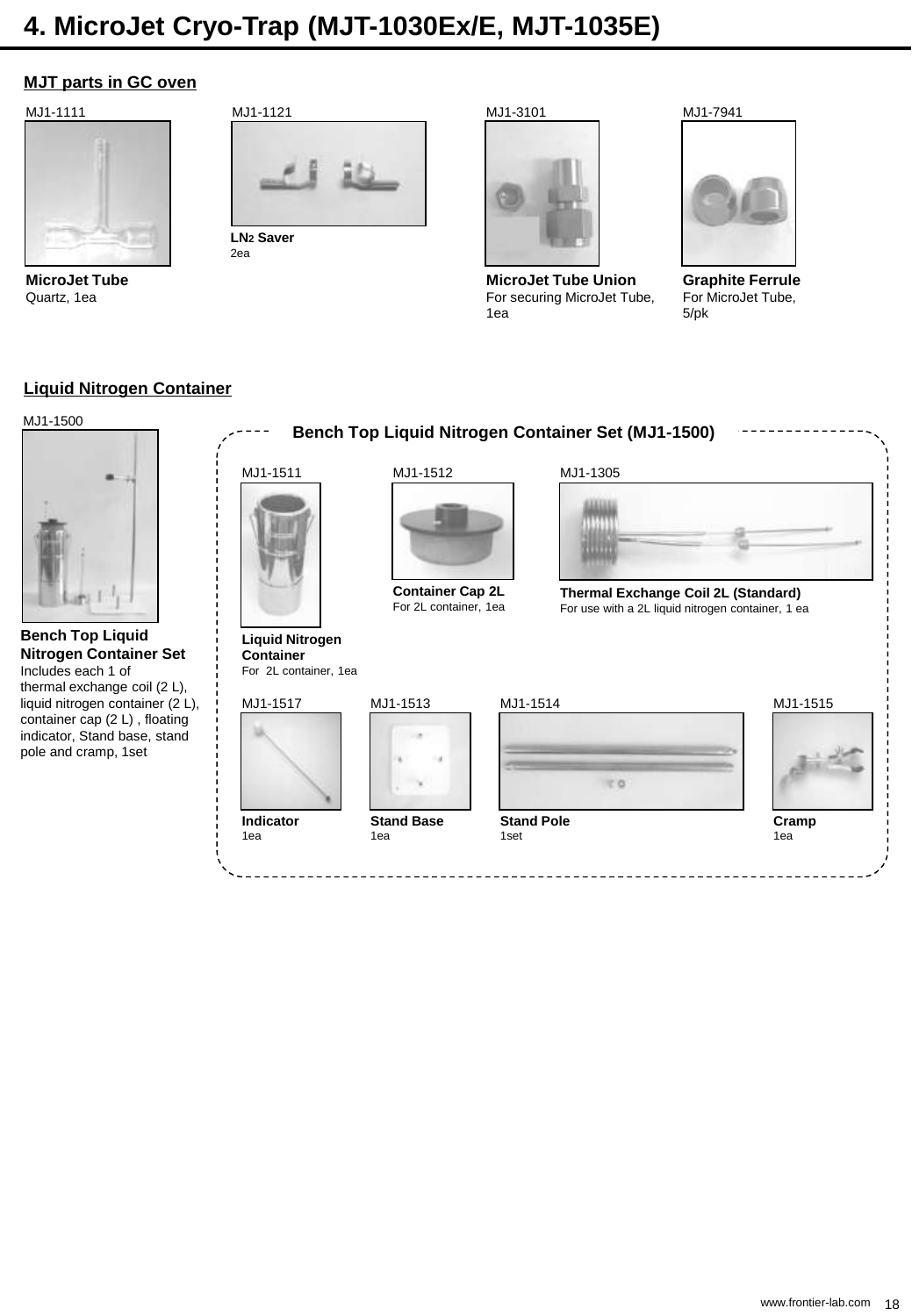## **4. MicroJet Cryo-Trap (MJT-1030Ex/E, MJT-1035E)**



**Thermal Exchange Coil 10L** For use with a 10L liquid nitrogen container, 1 ea

#### **Liquid Nitrogen Feed Tube Securing Plate for Major GCs**

The shape and size of the liquid nitrogen feed tube securing plates vary depending on your GC model. Choose the right one for your GC from the table below.



**Securing Plate** 1set

#### **Miscellaneous Parts**

#### MJ1-1303



**Liquid Nitrogen Feed Tube Ex**, 1 set \*Refurbished assembly is available with part number MJ1-1353. Returning the defective part is required.

![](_page_18_Picture_11.jpeg)

For use with a 30L liquid nitrogen container, 1 ea

![](_page_18_Picture_12.jpeg)

**MS (Molecular Sieve) Trap**  With cupper tube 1.2m and 15µnm filter, 1 set

MJ1-4211

![](_page_18_Picture_15.jpeg)

**Short Plug** For terminating temp. sensor input connector, 1ea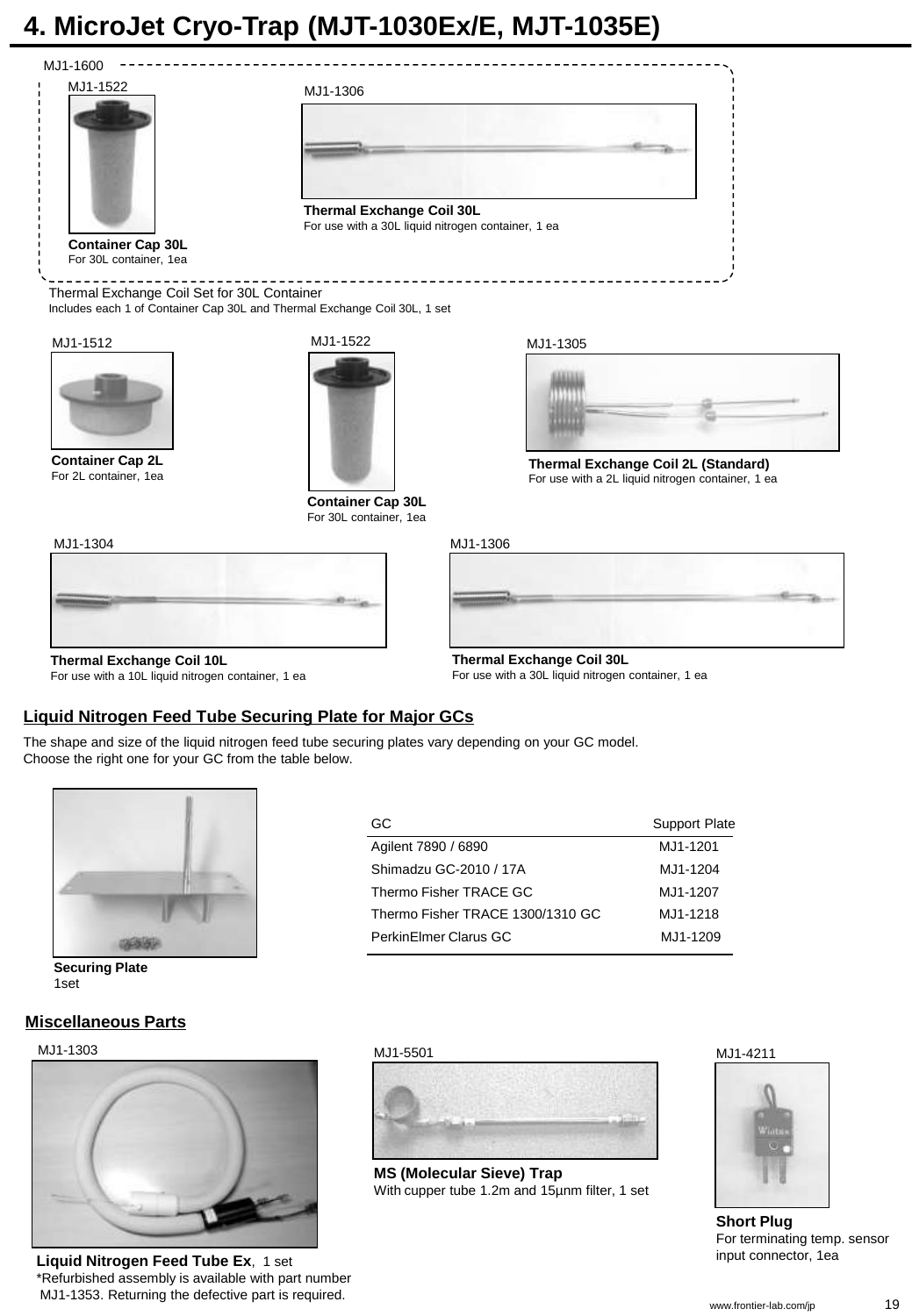## **Component Parts for Upper Section of Unit**

![](_page_19_Picture_2.jpeg)

Component parts of top of Auto-Shot Sampler

![](_page_19_Picture_4.jpeg)

AS1-1525 *NEW*

![](_page_19_Picture_6.jpeg)

**Sample Cup Recovery Chute (AS Teflon sheet)** 1ea

#### AS1-7813

![](_page_19_Picture_9.jpeg)

**Sample Cup Recovery Container** 2ea

![](_page_19_Picture_11.jpeg)

AS1-1554

**Sample Cup Tray Cover Securing Screw**, 1ea

![](_page_19_Picture_14.jpeg)

**Sample Cup Tray** 1ea

![](_page_19_Picture_16.jpeg)

**Sample Cup Carrousel Sample Cup Tray** 1ea

![](_page_19_Picture_18.jpeg)

**Securing Screw**, 1ea

#### **Installation Kit for Major GCs**

| GC.                                        | P/N      |  |
|--------------------------------------------|----------|--|
| Agilent 7890 / 6890 (front injection port) | AS1-K680 |  |
| Agilent 7890 (rear injection port)         | AS1-K780 |  |
| Shimadzu GC-2010 / 17A                     | AS1-K201 |  |
| Thermo TRACE GC                            | AS1-K902 |  |

PY1-7787

100/pk (in glass vial)

ltra ci

 $1to-Rx$ 

 $(100P<sup>2</sup>)$ 

1ea

#### **Miscellaneous Parts**

**Sample Cup Tray Cover**,1ea

![](_page_19_Picture_23.jpeg)

**Interface Union ASN** This is used in place of ITF Union N (PY1-3513) when Auto-Shot Sampler is used. Interface union assy., 1ea

![](_page_19_Picture_25.jpeg)

![](_page_19_Picture_26.jpeg)

**Valve Control Cable**  1ea

![](_page_19_Picture_28.jpeg)

**Eco-cup LF** φ4 x 8mm, 80µl, 100/pk

![](_page_19_Picture_30.jpeg)

![](_page_19_Picture_31.jpeg)

**Sample Cup Inspector** 1ea

PY1-3711

![](_page_19_Picture_34.jpeg)

**Eco-Cup Stand 10** For Eco-Cup LF and Eco-Cup G/GQ, for 10 cups, 1ea

#### *NEW* AS1-7814

![](_page_19_Picture_37.jpeg)

#### **AS Teflon Sheet G**

Teflon sheet for cup chute of Auto-Shot Sampler 3ea, spare fixing screw 4ea

\*Attach when glass Eco-Cup is used with Auto-Shot Sampler (stainless steel Eco-Cups can also be used with Teflon sheet)

 $(100P<sup>2</sup>)$ **Auto-Rx Disc 100**

PY1-7788

ite.

**Auto-Rx Disc 300** 100/pk (in glass vial) 3ea

![](_page_19_Picture_44.jpeg)

![](_page_19_Picture_45.jpeg)

![](_page_19_Picture_47.jpeg)

![](_page_19_Picture_48.jpeg)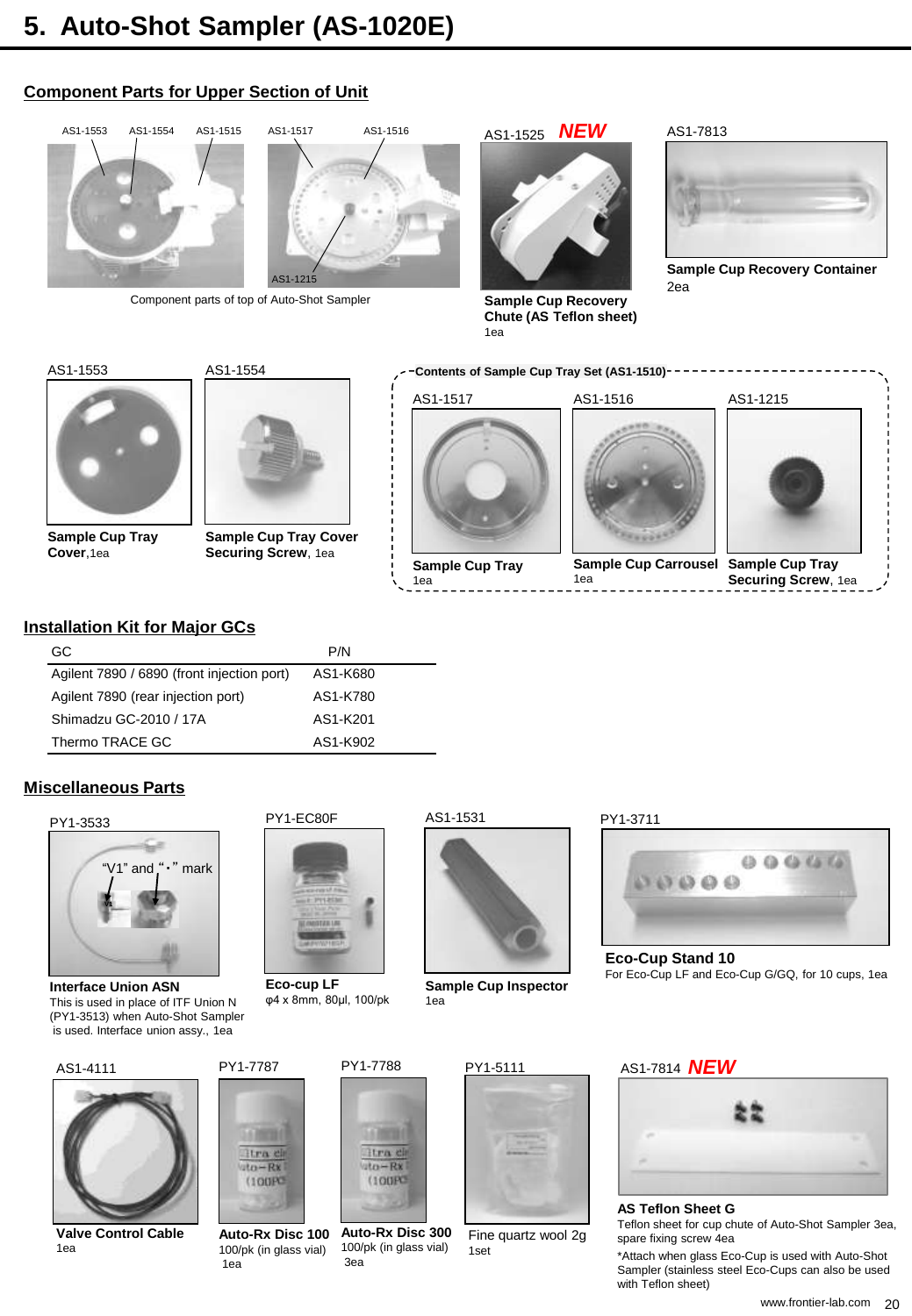## **6. Micro UV Irradiator (UV-1047Xe)**

## **UV Light Source Lamp**

#### UV1-7105

![](_page_20_Picture_3.jpeg)

**Xenon Arc Lamp (contains Hg)** 1ea

#### **UV Sampler Parts**

UV1-3801

![](_page_20_Picture_7.jpeg)

**UV Sampler** 1ea

#### **Miscellaneous Parts**

PY1-EC80UV

![](_page_20_Picture_11.jpeg)

**Eco-Cup UV with side openings** 80µl, 20/pk

![](_page_20_Picture_13.jpeg)

![](_page_20_Picture_14.jpeg)

**UV Sampler Adjusting Tool** 1ea

## **UV Tube Kit (UV1-K001)**

![](_page_20_Picture_17.jpeg)

![](_page_20_Picture_18.jpeg)

**Air Tube Set** Includes each 1 of 1/8" copper tube (3m), 1/8" union, 1/8"nut, back ferrule and front ferrule, 1 set

#### UV1-7106

![](_page_20_Picture_21.jpeg)

**Xenon Arc Lamp (contains no Hg)** 1ea

![](_page_20_Picture_23.jpeg)

**UV Fiber Xe** 1ea

# UV1-7201

![](_page_20_Picture_26.jpeg)

**Dewar 350** Liquid nitrogen container, 350ml, 1ea

#### PY1-7802

![](_page_20_Picture_29.jpeg)

**Communication Cable** RS-232C, D-sub 9pins, female, reverse, 1ea

UV1-K104

![](_page_20_Picture_32.jpeg)

**Extension Tube Set** Includes each 2 of 1/16" stainless steel tube(1.5m) and union sets for carrier gas connection 1 set

![](_page_20_Picture_34.jpeg)

![](_page_20_Picture_35.jpeg)

**UV Sampler Stand** 1ea

#### UV1-7501

![](_page_20_Picture_38.jpeg)

**Dewar Holder** 1ea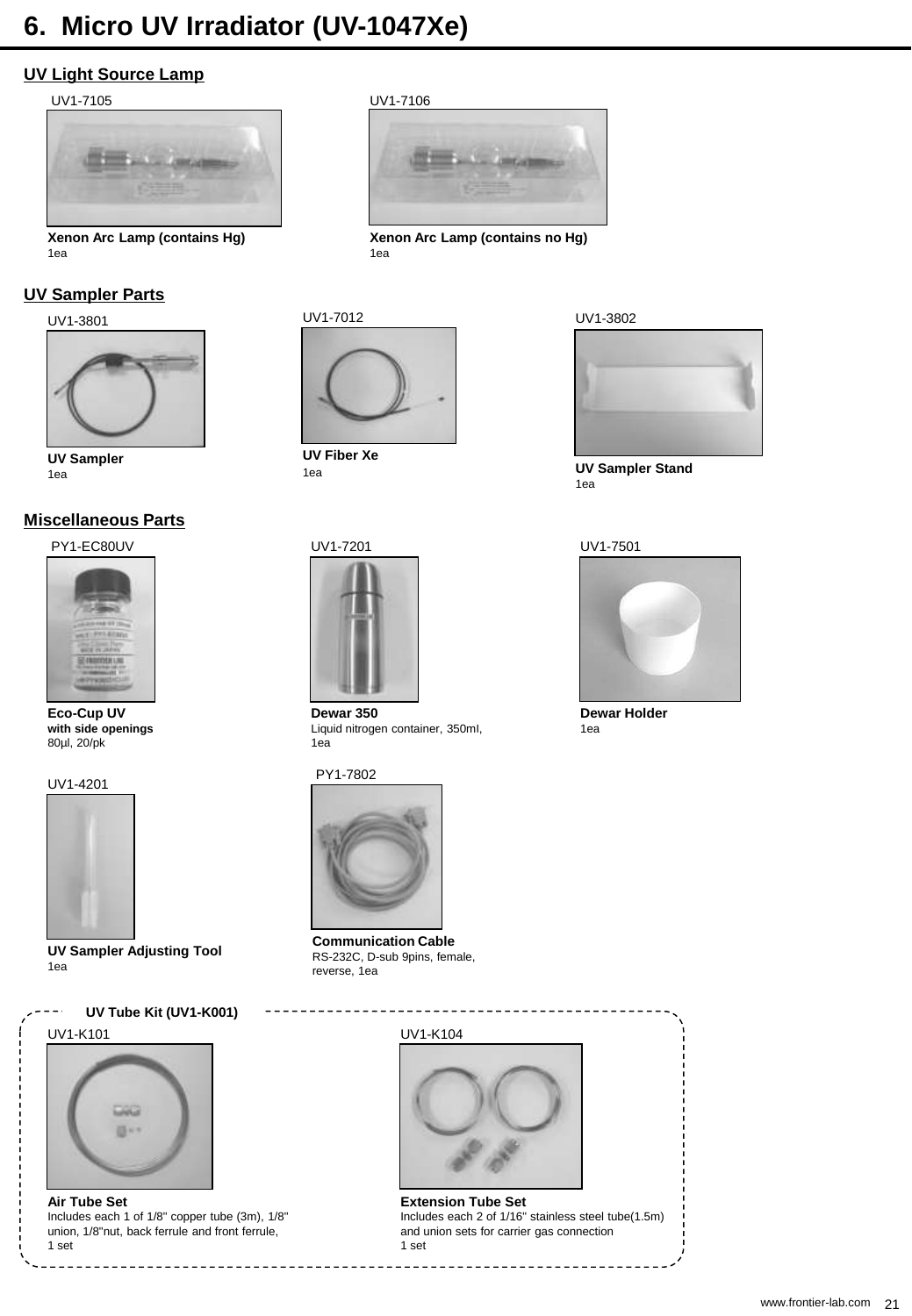#### **1 st and 2nd Reactor furnace parts**

![](_page_21_Figure_2.jpeg)

![](_page_21_Figure_3.jpeg)

1) PY1-ES10F

**Eco-Stick SF**  50ea/ pk

![](_page_21_Picture_6.jpeg)

**Eco-Cup LF**

![](_page_21_Picture_8.jpeg)

80 µl, 100 ea/ pk

6) Rx1-3540

10) PY1-1274

**ITF Needle Set N**

3 ea/ pk

![](_page_21_Picture_10.jpeg)

**O-ring P-6W**  silicon rubber, white, 20 ea/ pk

9) PY1-3513

![](_page_21_Picture_13.jpeg)

**ITF Union N** 1 ea

![](_page_21_Picture_15.jpeg)

**Rx Deactivated SUS Tube A** 6 mm i.d. x L 120 mm, 1 ea

![](_page_21_Picture_18.jpeg)

**Rx ITF Union A** with reaction gas feed tube, 1 ea

![](_page_21_Picture_20.jpeg)

![](_page_21_Picture_21.jpeg)

**Graphite Vespel Ferrule** 6 mm i.d., 5 ea/ pk

#### 11) UA1-30M-2.0F

![](_page_21_Picture_24.jpeg)

**Ultra ALLOY ® Capillary Column EGA Capillary Tube**  dimethylpolysiloxane, 30m, 0.25mm i.d., 2.0um, 1 ea

4) Rx1-3535

![](_page_21_Picture_27.jpeg)

**Rx ITF Union B**  1/16" – 1/4", 1 ea

#### 8) Rx1-1278

![](_page_21_Picture_30.jpeg)

**Rx ITF Needle A Set** 1/16" o.d., with nut and ferrule, 3 ea/ pk

#### 12) UADTM-2.5N

![](_page_21_Picture_33.jpeg)

Evolved gas analysis, 2.5m, 0.15mm i.d., 1 ea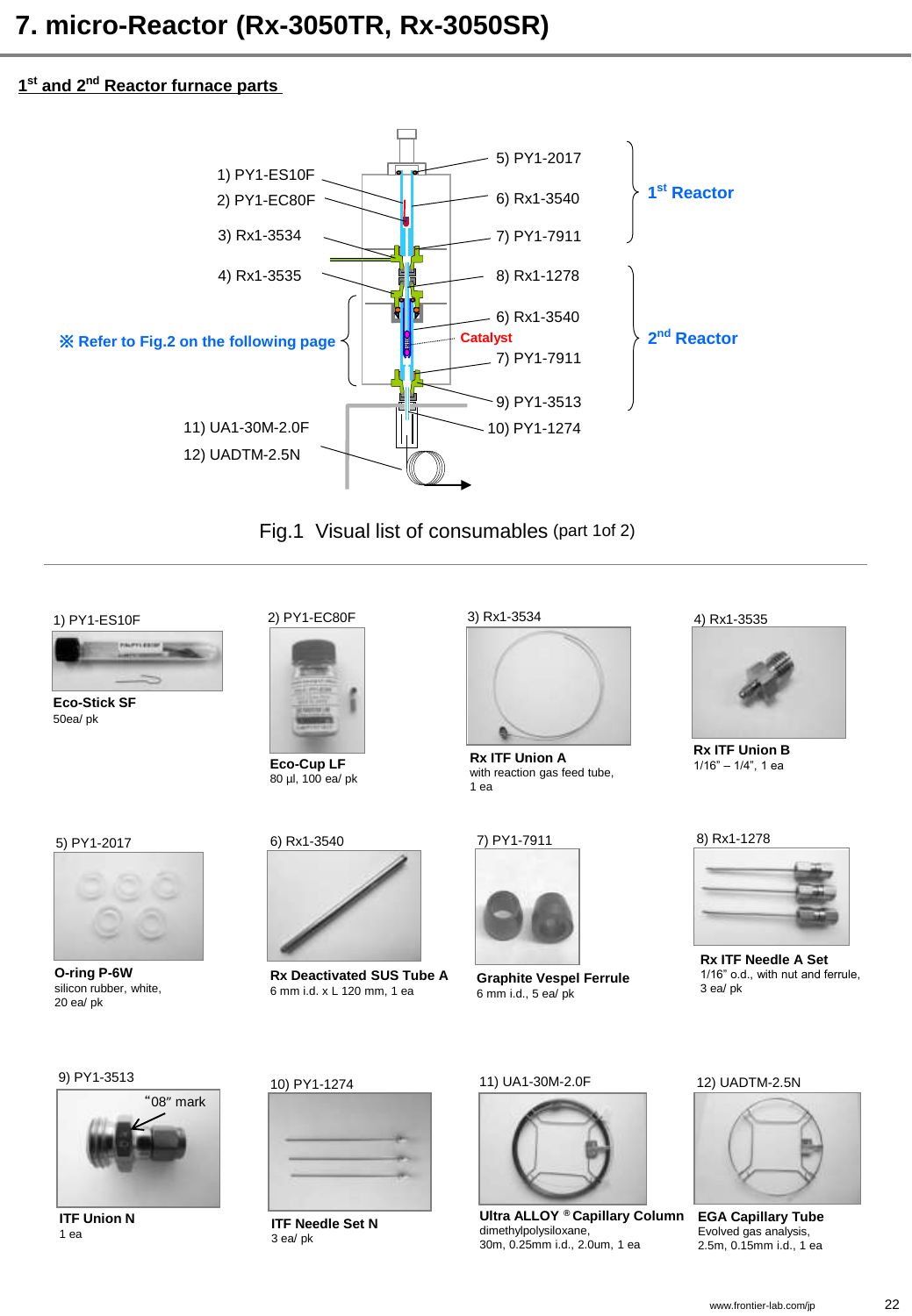![](_page_22_Figure_1.jpeg)

Fig. 2 Visual list of consumables (part 2 of 2)

#### 1) Rx1-1278

![](_page_22_Picture_4.jpeg)

1/16" o.d., with nut and ferrule, 3 ea/ pk

#### 2) Rx1-3540

![](_page_22_Picture_7.jpeg)

**Rx ITF Needle A Set Rx Deactivated SUS Tube A** Fine Quartz Wool (0.5g) fluorine rubber, black, 10 ea/ pk 6 mm i.d. x L 120 mm, 1 ea

![](_page_22_Picture_9.jpeg)

![](_page_22_Picture_10.jpeg)

**Fine Quartz Wool (0.5g)** 1 ea

![](_page_22_Picture_12.jpeg)

![](_page_22_Picture_13.jpeg)

**O-ring S4** fluorine rubber, black, 10 ea/ pk

#### 5) PY1-7911

![](_page_22_Picture_16.jpeg)

**Graphite Vespel Ferrule** 6 mm i.d., 5 ea/ pk

6) Rx1-3542

![](_page_22_Picture_19.jpeg)

**Rx ZMS-5 Quartz Insert A** 3 mm i.d., 4 mm o.d., ×78 mm 1 ea

7) Rx1-3541

![](_page_22_Picture_22.jpeg)

**Rx Blank Quartz Insert A** 3 mm i.d., 4 mm o.d., ×78 mm 5 ea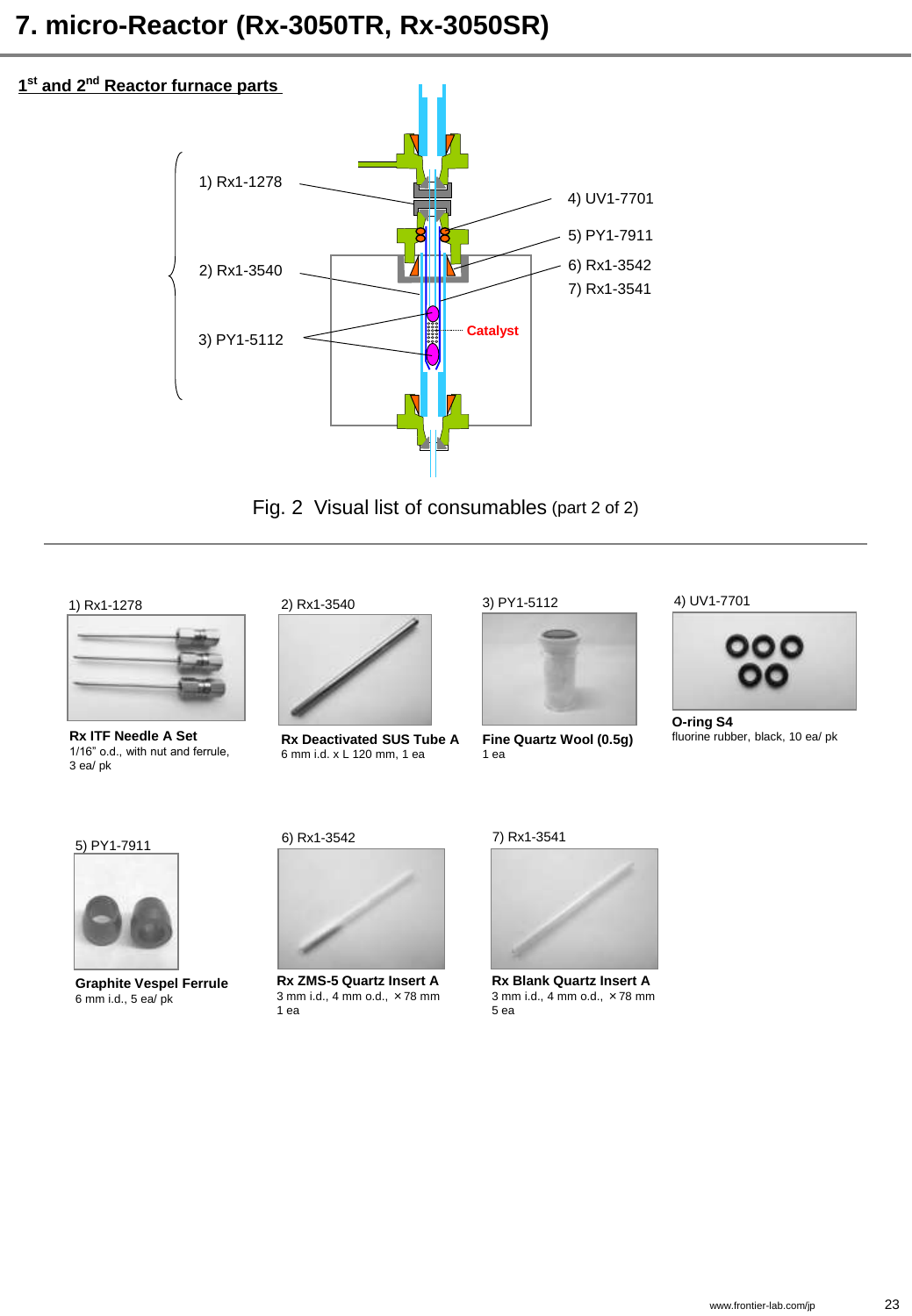## **1 st Reactor furnace parts (others)**

PY1-1035

![](_page_23_Picture_3.jpeg)

**Liquid Injection Sampler N** 1 ea

Rx1-1040

![](_page_23_Picture_6.jpeg)

**High Pressure Solid Sampler** 1 ea

![](_page_23_Picture_8.jpeg)

**Storage Stand 30A** 1 ea

#### Rx1-2023

![](_page_23_Picture_11.jpeg)

**High Pressure Solid Sampler Stand** 1 ea

Rx1-3578

![](_page_23_Picture_14.jpeg)

**Rx Heat Sink Adapter Set A** 1 set

![](_page_23_Picture_16.jpeg)

**Rx Tandem Reactor Cover A** 1 ea

**2 nd Reactor furnace parts (others)**

![](_page_23_Picture_19.jpeg)

![](_page_23_Picture_20.jpeg)

**Storage Stand 30A** 1 ea

![](_page_23_Picture_22.jpeg)

**Rx Interface Cover A** 1 ea

![](_page_23_Picture_24.jpeg)

PY1-3563

**ITF Cover 3030A**  for PY-3030D/S, Rx-3050TR/SR With 3 screws (incl. 2 spares), 1set

PY1-7805

![](_page_23_Picture_27.jpeg)

**USB Cable** 2m, type A male – type B male 1 ea

Rx1-7806

![](_page_23_Picture_30.jpeg)

**1 st Reactor Control Cable**  $1$  ea

#### PY1-3751

![](_page_23_Picture_33.jpeg)

**USB Cable Fixing Bracket** 1 ea

## **Controller parts**

PY1-7801

![](_page_23_Picture_38.jpeg)

**Cooling Gas Connecting Tube** with one-touch connector and 1/8 Swagelok female, 1.5m, 1 ea

PY1-7001

![](_page_23_Picture_41.jpeg)

**AC Power Cable 100V for UL standard** 100 – 120V, 1 ea

PY1-7613

![](_page_23_Picture_44.jpeg)

**Cooling Gas Tube** with restrictor, 1.5m, 1ea

#### PY1-7002

![](_page_23_Picture_47.jpeg)

**AC Power Cable 200V for VDE standard** 200 – 240V, 1 ea

Rx1-7808

![](_page_23_Picture_50.jpeg)

**Tandem micro-Reactor Control Cable** 1 ea

#### PY1-6034

![](_page_23_Picture_53.jpeg)

**Noise Filter for AC Power Cable** 1 ea

![](_page_23_Picture_55.jpeg)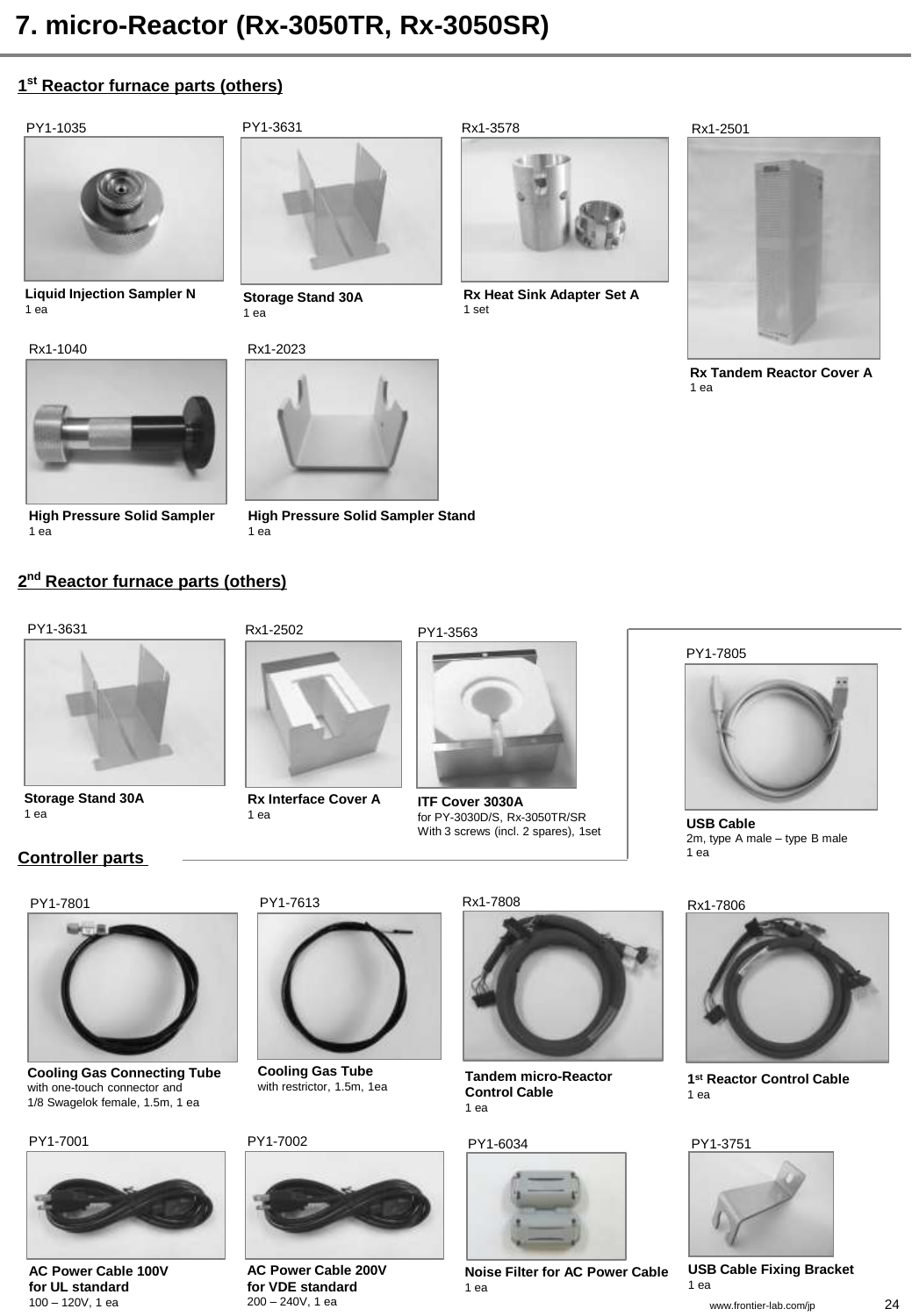## **Rx Consumable Parts Set**

#### Rx Consumable Parts Set TR

![](_page_24_Figure_3.jpeg)

P/N: Rx1-K040TR For Tandem micro-Reactor Rx-3050TR, 1 set

| Contents of Rx Consumable Parts Set TR |       |
|----------------------------------------|-------|
| 1) Rx Deactivated SUS Reaction Tube A  | 3 ea  |
| 2) Rx Blank Quartz Insert A            | 10 ea |
| 3) ITF Needle Set N                    | 3 ea  |
| 4) Rx ITF Needle A Set                 | .5 ea |
| 5) Graphite Vespel Ferrule             | 10 ea |
| $6)$ O-ring P-6W                       | 5 ea  |
| 7) O-ring S4                           | 10 ea |
| 8) Fine Quartz Wool (0.5g)             | 1 ea  |
| 9) Rx ITF Union B                      | eа    |

| No. | Part | Part name & specification                                                 | Qty              | P/N (part number) |
|-----|------|---------------------------------------------------------------------------|------------------|-------------------|
| 1)  |      | Rx Deactivated SUS Reaction Tube A<br>(6 mm i.d. x L 120 mm)              | 1 ea             | Rx1-3540          |
| 2)  |      | Rx Blank Quartz Insert A<br>(3 mm i.d., 4 mm o.d., x 78 mm)               | 5 ea             | Rx1-3541          |
| 3)  |      | Needle Set N<br>(Deactivated needle,<br>For PY-3030, PY-2020 and Rx-3050) | 3 ea             | PY1-1274          |
| 4)  |      | Rx ITF Needle A Set<br>(1/16" o.d., with nut and ferrule)                 | 3 ea             | Rx1-1278          |
| 5)  |      | <b>Graphite Vespel Ferrule</b><br>(Hole diameter 6 mm, for interface)     | 5 ea             | PY1-7911          |
| 6)  |      | O-ring P-6W<br>(Silicon rubber, white)                                    | 20 ea            | PY1-2017          |
| 7)  |      | O-ring S4<br>(Fluorine rubber, black)                                     | 10 <sub>ea</sub> | UV1-7701          |
| 8)  |      | Fine Quartz Wool (0.5g)                                                   | 1 ea             | PY1-5112          |
| 9)  |      | Rx ITF Union B<br>$(1/16" - 1/4")$                                        | 1 ea             | Rx1-3535          |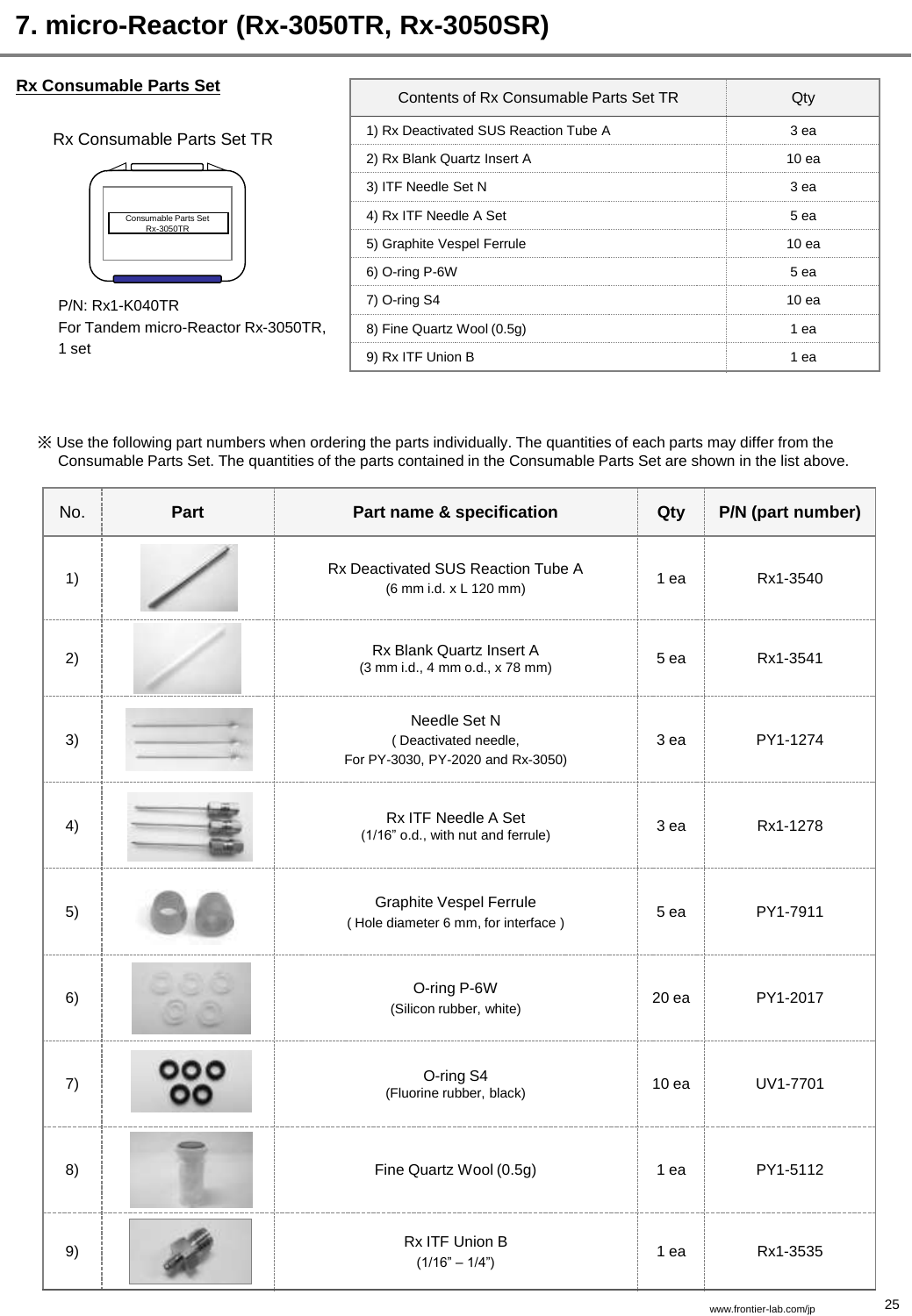#### **Rx Consumable Parts Set**

Rx Consumable Parts Set SR

![](_page_25_Figure_3.jpeg)

P/N: Rx1-K040SR For Single micro-Reactor Rx-3050SR, 1 set

| Contents of Rx Consumable Parts Set SR |                  |
|----------------------------------------|------------------|
| 1) Rx Deactivated SUS Reaction Tube A  | 3 ea             |
| 2) Rx Blank Quartz Insert A            | 10 <sub>ea</sub> |
| 3) ITF Needle Set N                    | 5 ea             |
| 4) Graphite Vespel Ferrule             | 10 <sub>ea</sub> |
| 5) O-ring P-6W                         | 5 ea             |
| 6) O-ring S4                           | 10 <sub>ea</sub> |
| 7) Fine Quartz Wool (0.5g)             |                  |

| No. | Part | Part name & specification                                                 | Qty              | P/N (part number) |
|-----|------|---------------------------------------------------------------------------|------------------|-------------------|
| 1)  |      | Rx Deactivated SUS Reaction Tube A<br>(6 mm i.d. x L 120 mm)              | 1 ea             | Rx1-3540          |
| 2)  |      | <b>Rx Blank Quartz Insert A</b><br>(3 mm i.d., 4 mm o.d., x 78 mm)        | 5 ea             | Rx1-3541          |
| 3)  |      | Needle Set N<br>(Deactivated needle,<br>For PY-3030, PY-2020 and Rx-3050) | 3 ea             | PY1-1274          |
| 4)  |      | <b>Graphite Vespel Ferrule</b><br>(Hole diameter 6 mm, for interface)     | 5 ea             | PY1-7911          |
| 5)  |      | O-ring P-6W<br>(Silicon rubber, white)                                    | 20 ea            | PY1-2017          |
| 6)  |      | O-ring S4<br>(Fluorine rubber, black)                                     | 10 <sub>ea</sub> | UV1-7701          |
| 7)  |      | Fine Quartz Wool (0.5g)                                                   | 1 ea             | PY1-5112          |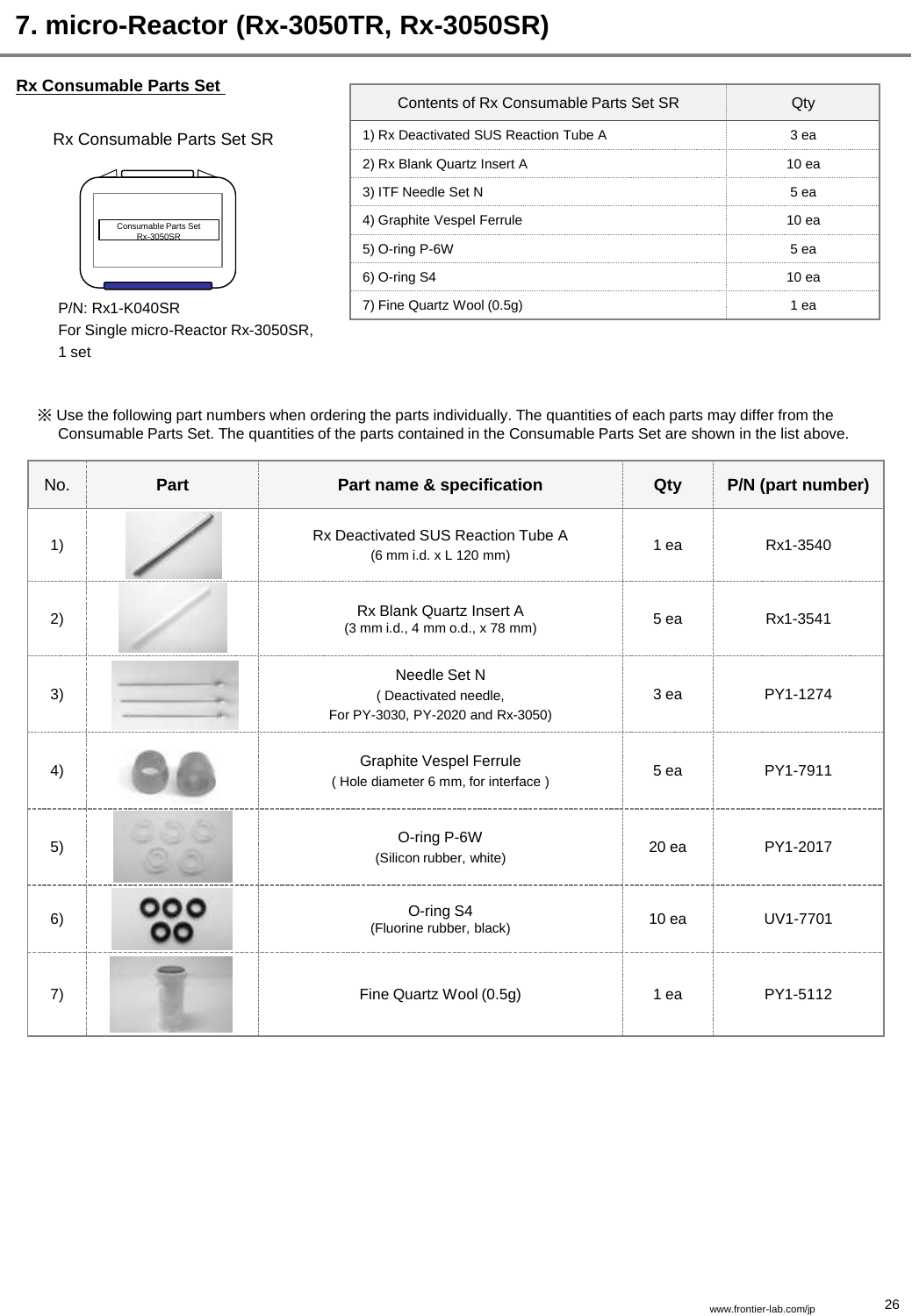#### **Vent-free GC/MS Adapter**

Vent-free GC/MS Adapter-50

![](_page_26_Picture_3.jpeg)

P/N: MS402180 For Agilent, Shimadzu and JEOL,

1 set

| Contents of Vent-free GC/MS Adapter - 50                              |       |
|-----------------------------------------------------------------------|-------|
| 1) VF Tube A-50<br>(with each one of VF metal ferrule D and VF nut B) | 2 еа  |
| 2) Operation Manual                                                   | 1 еа  |
| 3) VF Holder A                                                        | 1 еа  |
| 4) Column Nut                                                         | 2 ea  |
| 5) Plug Nut A                                                         | 1 set |
| 6) VF Metal Ferrule D                                                 | 10 ea |

※Refer to the page 13 of this catalog for more details.

※ Use the following part numbers when ordering the parts individually. The quantities of each parts may differ from the Vent-free GC/MS Adapter-50. The quantities of the parts contained in the Vent-free GC/MS Adapter-50 are shown in the list above.

| No. | Part                                           | Part name & specification                                          | Qty   | P/N (part number)                                                                    |
|-----|------------------------------------------------|--------------------------------------------------------------------|-------|--------------------------------------------------------------------------------------|
| 1)  |                                                | VF Tube A-50<br>(with each one of VF metal ferrule D and VF nut B) | 1 ea  | MS402159                                                                             |
| 2)  | Vent-free<br>GC/MS Adapter<br>Operation Manual | <b>Operation Manual</b>                                            |       | XNot for sale.<br>This can be downloaded<br>from Frontier Lab's website<br>for free. |
| 3)  |                                                | <b>VF Holder A</b>                                                 | 1 ea  | MS402288                                                                             |
| 4)  | <b>Littlette</b>                               | Column Nut                                                         | 1 ea  | MS604234                                                                             |
| 5)  |                                                | Plug Nut A                                                         | 1 set | MS402150                                                                             |
| 6)  |                                                | <b>VF Metal Ferrule D</b>                                          | 20 ea | MS402167                                                                             |
| 7)  |                                                | VF Nut B<br>(use with VF Tube A-50)                                | 3 ea  | MS402286                                                                             |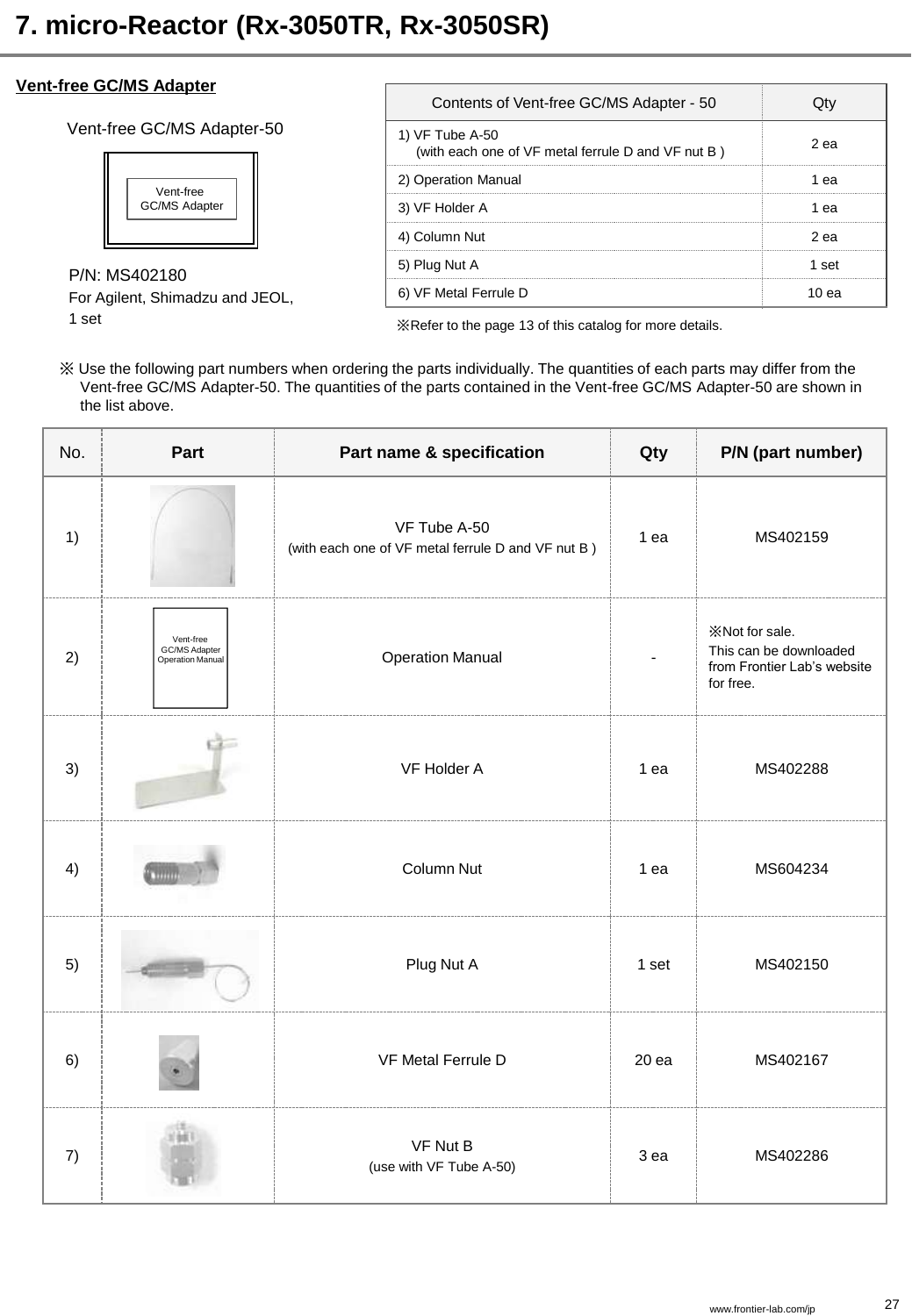#### **Vent-free GC/MS Adapter**

Vent-free GC/MS Adapter-70

![](_page_27_Figure_3.jpeg)

P/N: MS402190 For Thermofisher,

1 set

| Contents of Vent-free GC/MS Adapter - 70                                         |       |
|----------------------------------------------------------------------------------|-------|
| 1) VF Tube A-70<br>(with each one of Graphite Vespel Ferrule 05 and VF Nut 1/16) | 2 ea  |
| 2) Operation Manual                                                              | eа    |
| 3) VF Holder A                                                                   | ea    |
| 4) Column Nut                                                                    | 2 ea  |
| 5) Plug Nut A                                                                    | 1 set |
| 6) VF Metal Ferrule D                                                            | 10 еа |

※Refer to the page 13 of this catalog for more details.

※ Use the following part numbers when ordering the parts individually. The quantities of each parts may differ from the Vent-free GC/MS Adapter-70. The quantities of the parts contained in the Vent-free GC/MS Adapter-70 are shown in the list above.

| No. | Part                                                  | Part name & specification                                                        | Qty   | P/N (part number)                                                                    |
|-----|-------------------------------------------------------|----------------------------------------------------------------------------------|-------|--------------------------------------------------------------------------------------|
| 1)  |                                                       | VF Tube A-70<br>(with each one of Graphite Vespel Ferrule 05<br>and VF Nut 1/16) | 1 ea  | MS402191                                                                             |
| 2)  | Vent-free<br>GC/MS Adapter<br><b>Operation Manual</b> | <b>Operation Manual</b>                                                          |       | XNot for sale.<br>This can be downloaded<br>from Frontier Lab's website<br>for free. |
| 3)  |                                                       | VF Holder A                                                                      | 1 ea  | MS402288                                                                             |
| 4)  |                                                       | Column Nut                                                                       | 1 ea  | MS604234                                                                             |
| 5)  |                                                       | Plug Nut A                                                                       | 1 set | MS402150                                                                             |
| 6)  |                                                       | <b>VF Metal Ferrule D</b>                                                        | 20 ea | MS402167                                                                             |
| 7)  |                                                       | Graphite Vespsel Ferrule 05<br>(use with VF Tube A-70)                           | 10ea  | PY1-7971                                                                             |
| 8)  |                                                       | <b>VF Nut 1/16</b><br>(use with VF Tube A-70)                                    | 5 ea  | MS402184                                                                             |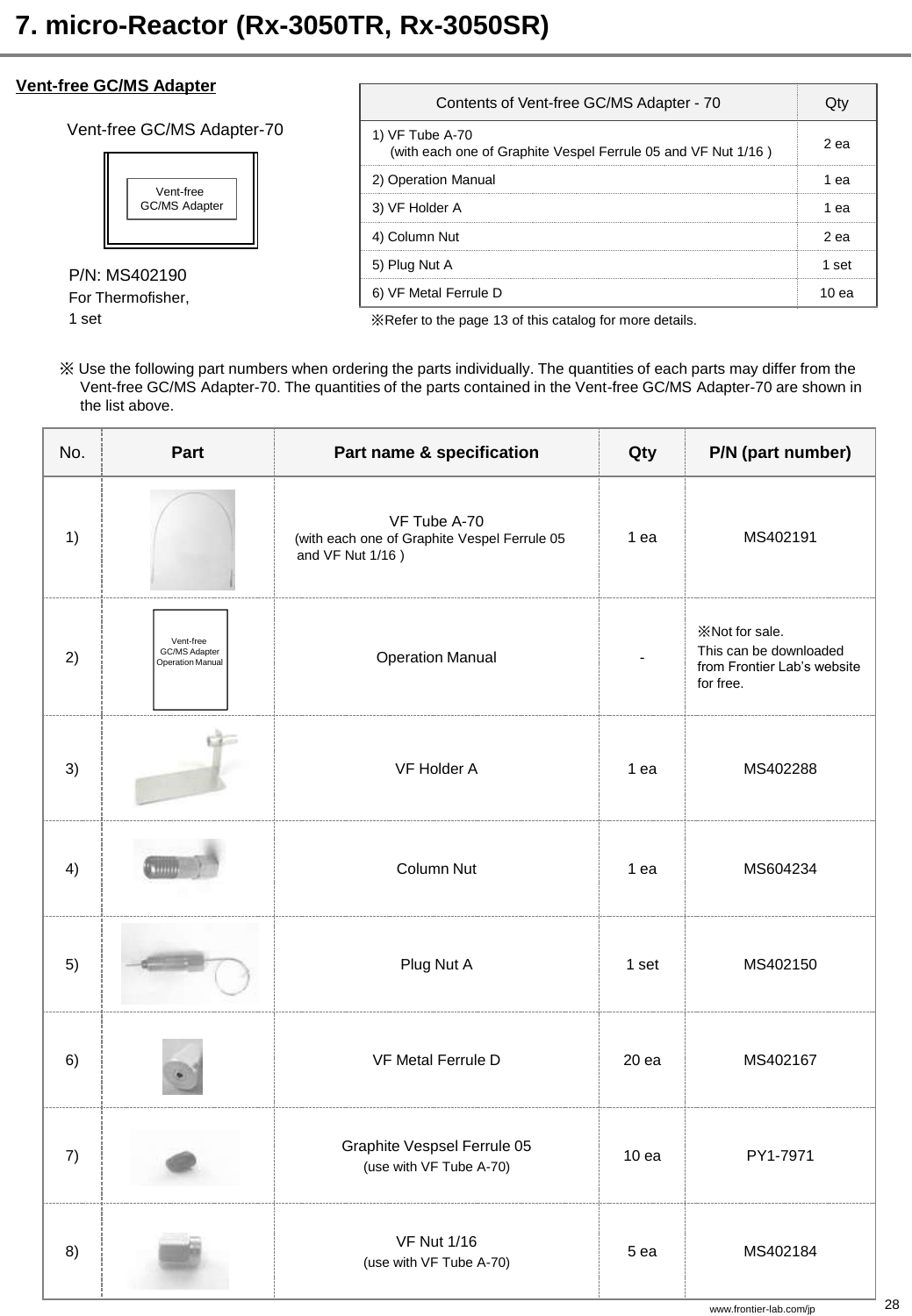#### **Tool Set**

Rx Tool Set A P/N: Rx1-K050, 1 set Rx Tool Set B

| Contents of Rx Tool Set A             |      |
|---------------------------------------|------|
| 1) Tweezers                           | 1 еа |
| 2) Double Head Wrench<br>$(12/13$ mm) | 1 еа |
| 3) Double Head Wrench<br>$(6/8$ mm)   | 2 еа |
| 4) Hex Screw Driver 2                 | 1 еа |
| 5) Hex Screw Driver 2.5               |      |

| Contents of Rx Tool Set B             |      |
|---------------------------------------|------|
| 1) Tweezers                           | 1 ea |
| 2) Double Head Wrench<br>$(12/13$ mm) | 1 еа |
| 3) Double Head Wrench<br>$(6/8$ mm)   | 2 еа |
| Hex Screw Driver 2                    | 1 еа |

P/N: Rx1-K051, 1 set

| No. | Part | Part name & specification                    | Qty  | P/N (part number) |
|-----|------|----------------------------------------------|------|-------------------|
| 1)  |      | Tweezers                                     | 1 ea | PY1-7141          |
| 2)  |      | Double Head Wrench (12/13 mm)                | 1 ea | Rx1-3531          |
| 3)  |      | Double Head Wrench (6/8 mm)                  | 1 ea | Rx1-3532          |
| 4)  |      | Hex Screw Driver 2<br>$(2.0 \, \text{mm})$   | 1 ea | PY1-7111          |
| 5)  |      | Hex Screw Driver 2.5<br>$(2.5 \, \text{mm})$ | 1 ea | PY1-7113          |